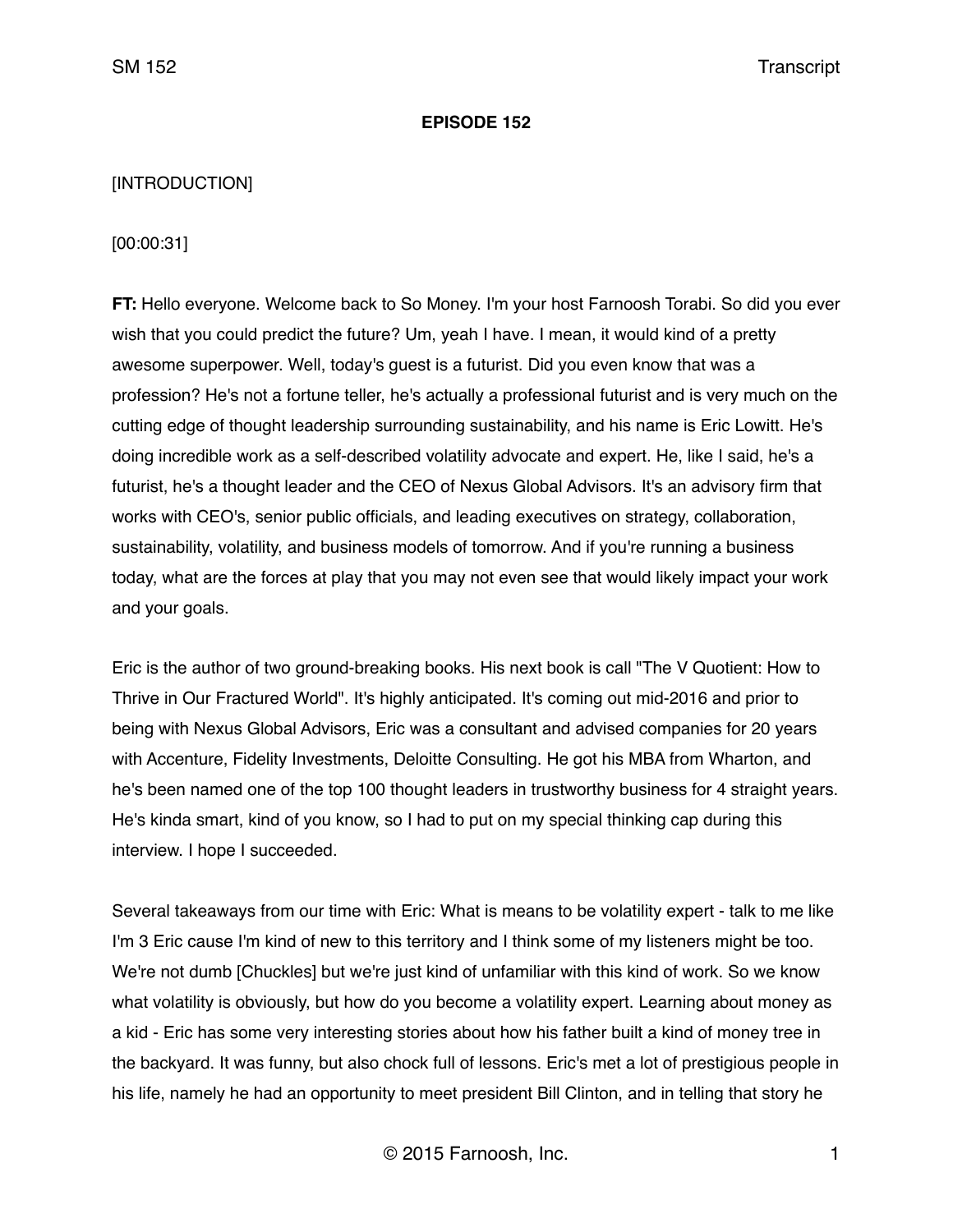talks about the big splurge that he made before meeting and shaking his hand and why it was worth it.

So this a really great interview. I can't wait to unleash it. Here we go, here is Eric Lowitt.

[00:03:11]

## [INTERVIEW]

**FT:** Eric Lowitt, welcome to So Money.

[00:03:16]

**EL:** Farnoosh, it's a pleasure to be here. Thanks for having me.

[00:03:17]

**FT:** Yes. I really wanna pick your brain because I feel as though you are really the cutting edge, you're doing amazing work in an area that, I think for me I'll be the first to admit and I think probably many of my listeners, there's not a lot of education and knowledge around. Maybe we need to hear it from you as far as what is it that you do. You are a volatility advocate. What does that mean?

[00:03:46]

**EL:** So volatility advocate just means this: when we go through our days we run into so many situations that challenge us, that challenge our understanding of life, and the world. It can be as simple as, you're commuting and the car in front of you cuts you off without using their blinker. And that sort of change, it's change to your mood, and change to your outlook for the day. And we typically, when we're faced with change, we typically look at change as a bad thing, right? We look to maybe try to survive it. We hear in business people use the world "resiliency" as a way to survive change, or what I call "tread the waters of change". I'm actualy somebody who sees change as a really good thing. Change in and of itself may be a bit of a tired word, but the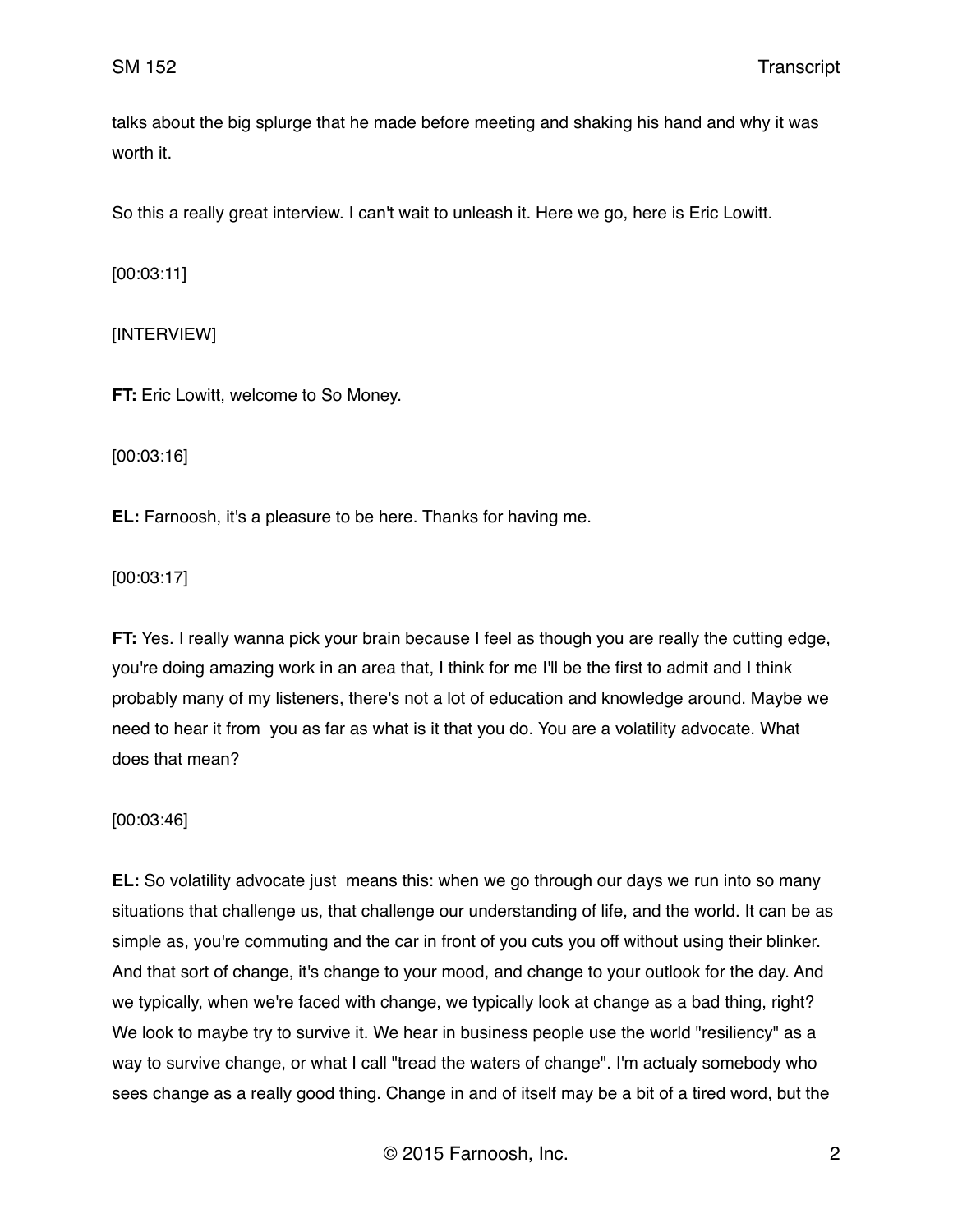idea of being able to position yourself - whether you're a career-minded individual or an executive of an organization- to actually benefit from great change in a great way, is something that I think is gonna differentiate people tomorrow from people today.

[00:04:47]

**FT:** And why did you decide to make this your all-encompassing career task, your career vision, your agenda? Why volatility?

### [00:05:01]

**EL:** To answer that I've gotta give a little bit of context. So I come from a long line of doctors and psychologists. So I could be eating dinner as a kid with my left hand instead of my right and have both my parents ask me, "Hey what's wrong? Did you have a bad day?" So I thought, "Gosh, alright. There's something more to the world than just what I see. There's more to the world here." So over the course of high school and college I challenged myself to get out of my comfort zone by going to Japan and living in Japan all through college. Got a degree from a Japanese university, took all my courses in Japanese. Japanese students, economics, lit, you name, it I did it. So by the time I went into the business world after graduating from college, I had this sort of dual life. I had this American life and I had this Japanese life. I had dual perspectives. And then I had the psychologists insight of, I could see situations in nonconventional ways.

And that overtime has translated first into a 6 or 7 years in the field of sustainability. And then from there, working with companies and individuals to figure out why is it that when they encounter disruption in their life, why is it that they typically suffer? Why can't they thrive in the face of disruption? So I've taken that as sort of a life passion now because it ties so directly to my childhood, my upraising, and the last 3 decades of my life.

[00:06:27]

**FT:** Right now, what is the biggest struggle that you see, that your coaching clients ask that seems to be coming up time and time again?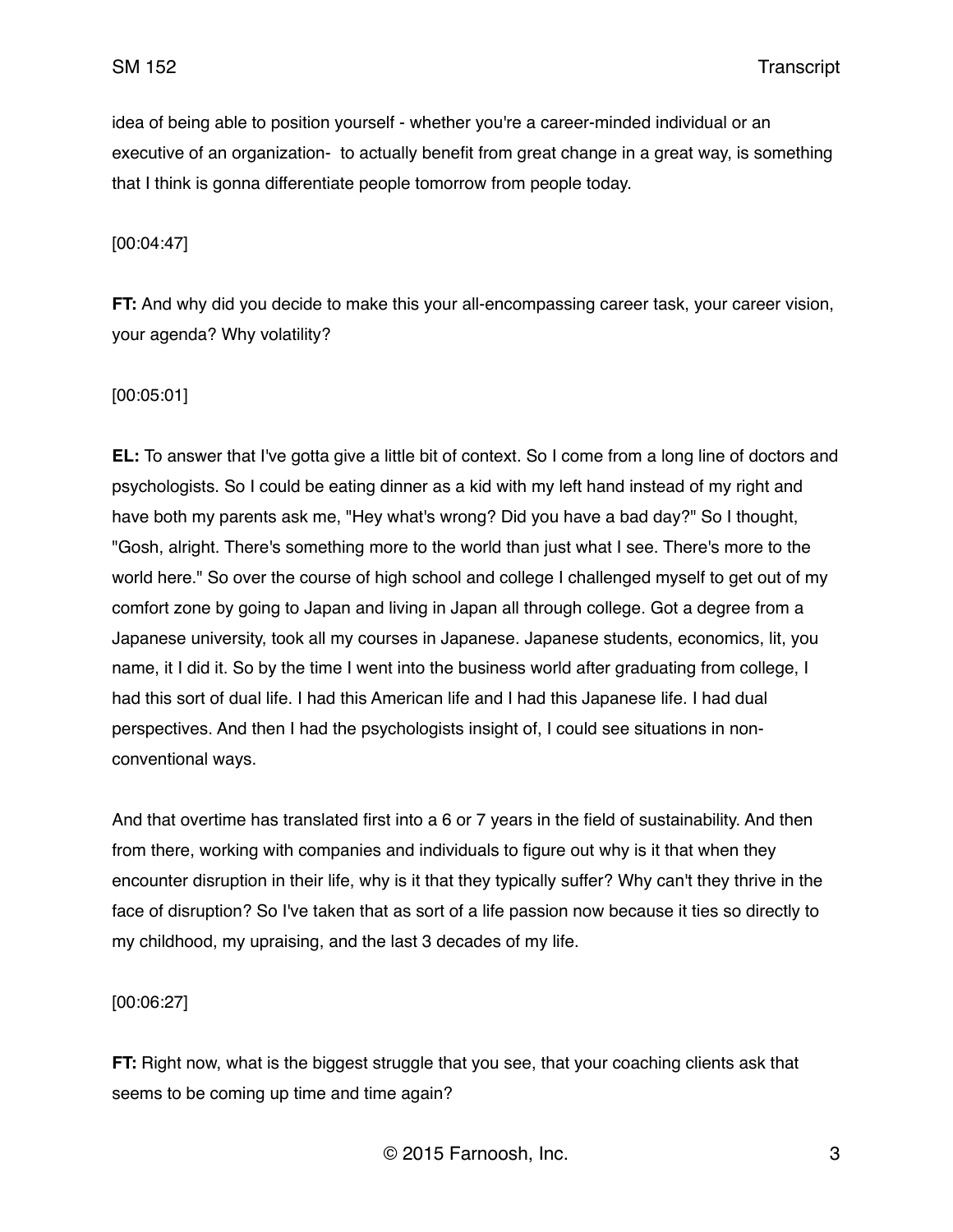### [00:06:37]

**EL:** I think there are two. One is this mindset that disruption, change, volatility, whatever you wanna call it, automatically equals "bad". It's kind of like when you're at a traffic light and you see the green, and green means go. And then all of a sudden if somebody told you, "No, green means stop and red means go," you'd be really confused. And so part one is this mindset, and the change of mindset that I've been working with with the executives I coach right now. The second piece then, the second biggest challenge is in understanding how does one thrive when faced with volatility? To do that you need to first understand what volatility is and where it comes from. So working through that notion of "what is volatility? How do we wrap our hands around it? How can we predict what happens before it happens? And then how can be prepare ourselves, whether in our career or in our organizations to thrive when X, Y, or Z that we forecast to happen actually happens?" That's the second big challenge I'm working through right now with executives and companies.

#### [00:07:39]

**FT:** What's been the reception? Are people resistant to this? When I talk about volatility they usually say, "Well the Stock Market is volatile. That's a scary thing."

#### [00:07:49]

**EL:** Oh gosh, absolutely is. And I'm sure many of the listeners are skilled in being able to hedge their investments, whether you're using options or other types of trades where you've got one negative beta and you're putting it against one positive beta to try to hedge as best you can, or minus 2, plus 2. You know, the reception actually tends to be rather positive. And it's in part because many of my clients are coming to me after going through some period or crisis, or some crucible if you will. So they're coming to me at this point and saying, "Hey, I burned my hand touching a really hot pan. How do I make sure" - that's a metaphor - "How do I make sure that that doesn't happen again?"

[00:08:30]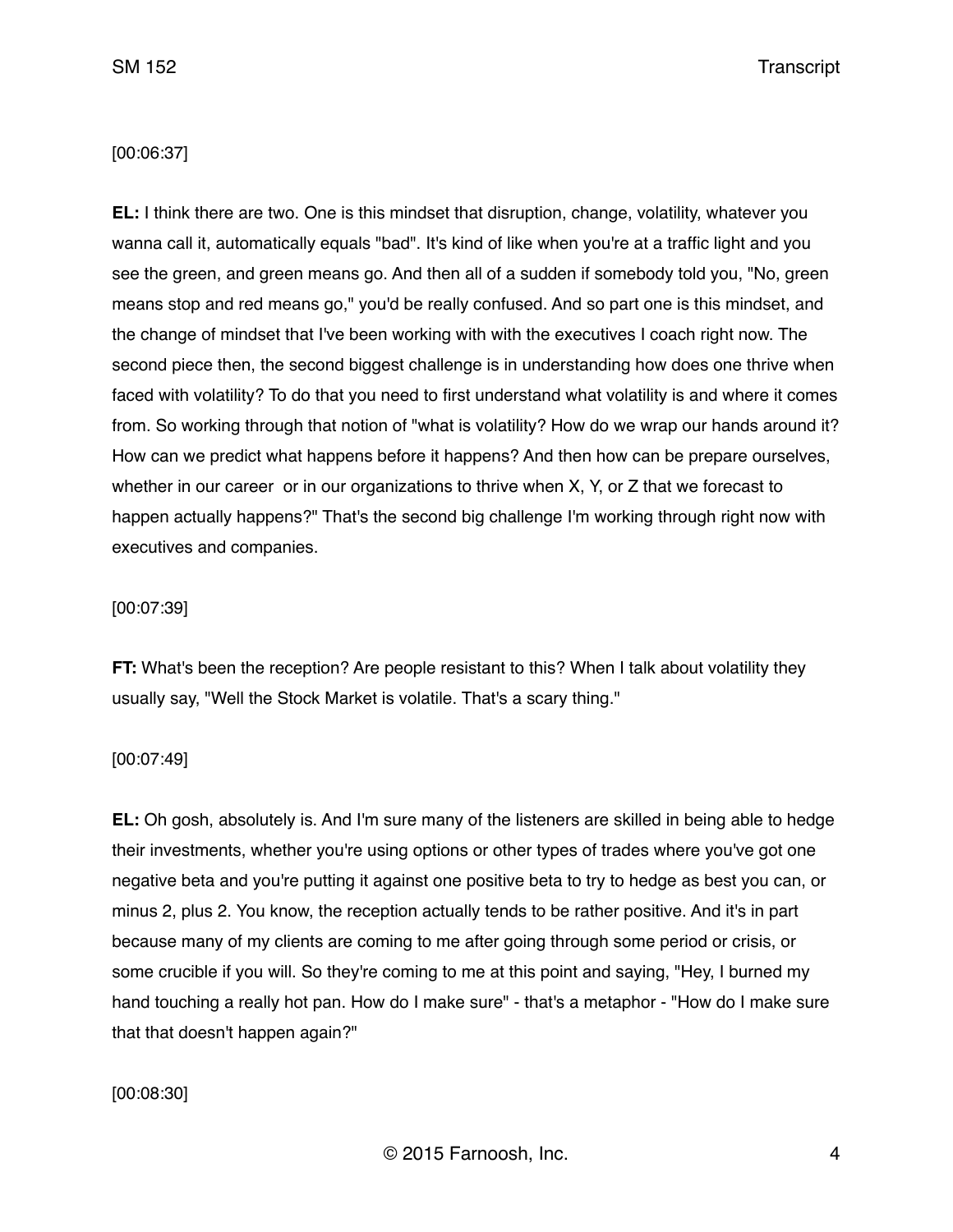**FT:** [Laughs] No that actually did happen, didn't it?

[00:08:32]

**EL:** Well, that actually has happened, but it happened to me and I actually looked at my wife and I said that. She said, "That's why you make reservations when you cook Eric".

[00:08:39]

**FT:** Yes.

[00:08:39]

**EL:** [Both chuckle]. But the reception's been really positive so far. It's been positive in the "Let's go" and then it's been difficult again in both the mindset and in helping understand and see what drives volatility.

[00:08:52]

**FT:** You are the author of "The Collaboration Economy". I'd love to just brag about this for a second. You believe that we need a new economic model if we're to secure our future. So in a nutshell, what does the collaboration economy promise?

[00:09:10]

**EL:** It promises that we can solve our world's most vexing challenges in ways that companies, individuals, governments, and non-governmental organizations can all profit, both financially and reputationally. So I'll give you a very quick, easy example to see this. You are the major of the city of Los Angeles. You're completely bankrupt financially but yet you still have the responsibility of providing power to your citizens. So without any money, how do you do that? If you're the major you now reach out both to the public sector, to the markets as well as to individual companies like GE and Johnson Controls - two examples of companies in the space -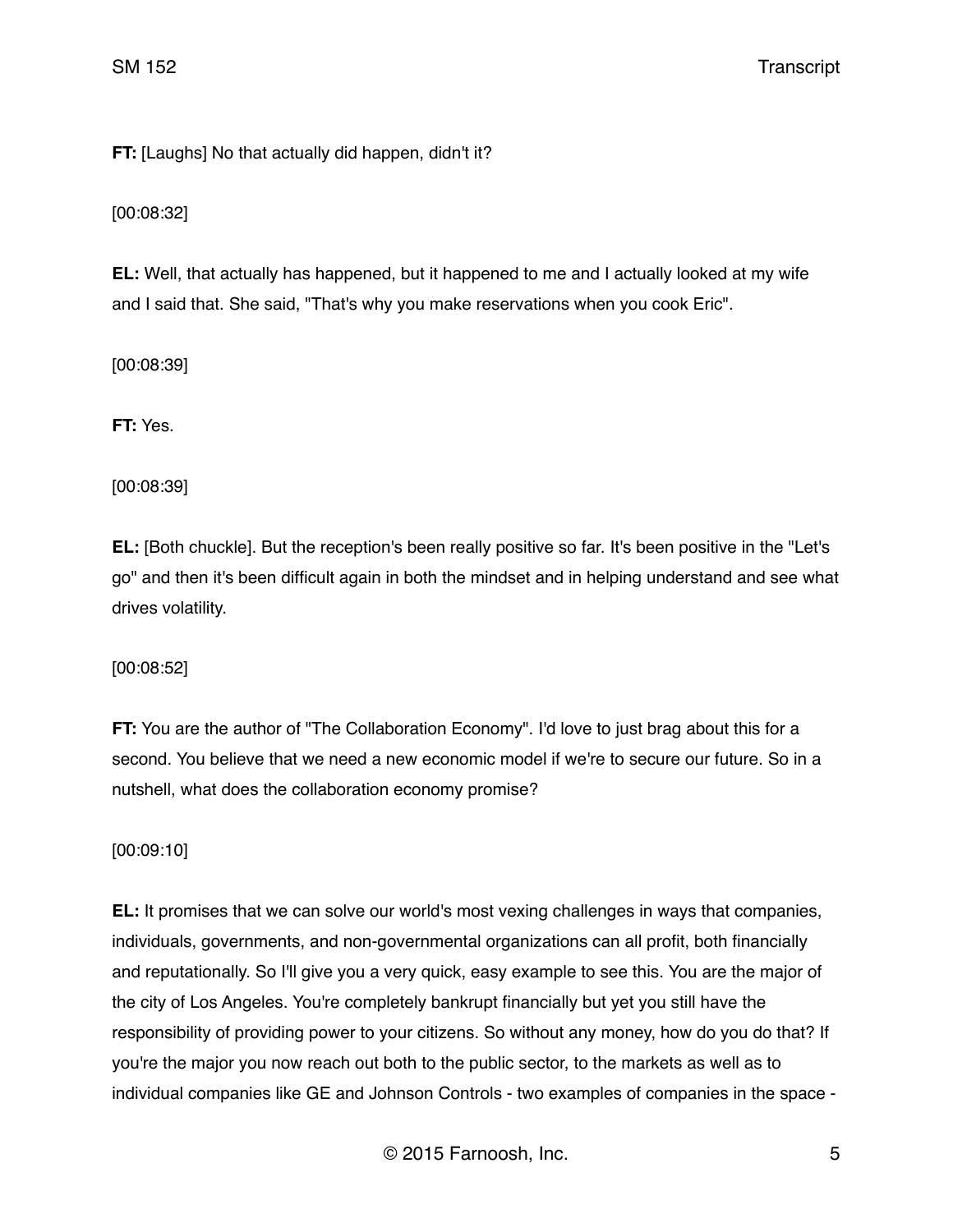to create a way to shift from traditional street lights, to LED type street lights that will be greener and cleaner for the environment, but also drive cost savings that can be forecast commoditized and therefore yield long term cash to your investors - in this case, the GE's the Johnson controls, and other types of organizations. It's that sort of out of the box thinking about problems that yield solutions to our most vexing challenges.

#### [00:10:22]

**FT:** From an individual standpoint thought, what can individuals do? A lot of my listeners wonder how they can be more collaborative in their financial choices and be more influential, have more a social impact. What would you say to that person who wants to kind of get more involved and feel like part of a bigger fabric?

### [00:10:48]

**EL:** You know, there are some really easy ways to do it. Whether it comes in the form of ridesharing, whether it comes in the form of sharing assets that you have that you don't use very well. I'll give you a great example of that. My wife and I and our family live just outside of Boston. A family neighborhood, 30-40 kids running around here among a development of 60 houses. Yesterday we had a block party and it blew me away to see how many people were talking about things like, "Oh, wasn't the winter really bad? Well did you know that I've got a snowblower and you don't need to buy one. You can use my snowblower when I'm not using it. Or better yet, I'm delighted to just do it for you and have the kids do it." It's just simple things like that that don't cost money, and not only don't cost money, but literally save you money while saving the environment while giving you access to the types of assets you need to live your daily life better.

## [00:11:39]

**FT:** You're kind of a futurist in a way cause I feel like what you're teaching and educating and coaching people and executives on is very unique. It's very, as you said, higher level thinking in a way. You've been named a thought leader, what is next? Have you thought about that? I'm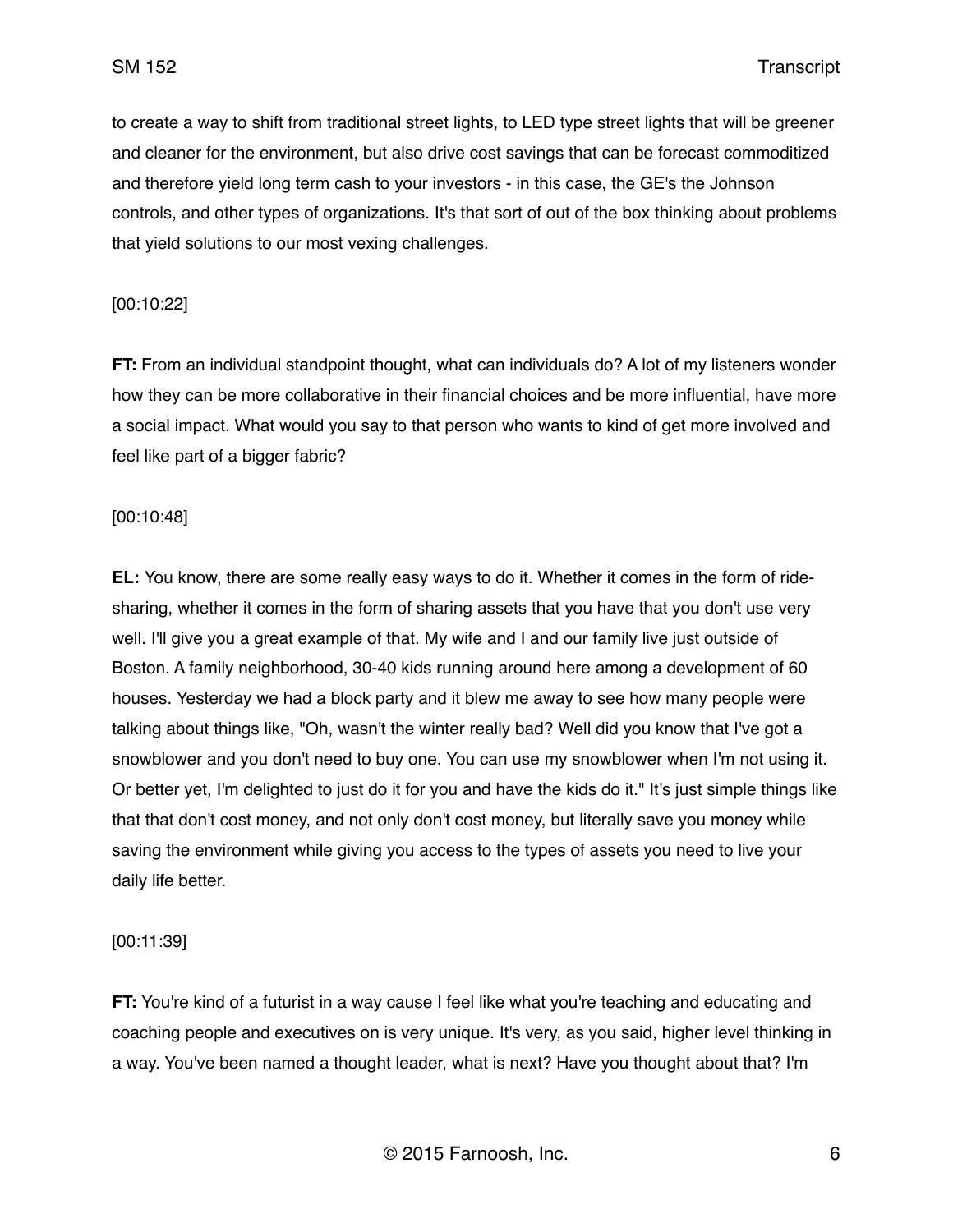sure you do. What's the next thing? What's the next next thing? If it's not, you know, moving away from volatility, what's next?

## [00:12:10]

**EL:** Next is where we start to work with a clean sheet of paper to say, "What will industry look like?" A clean sheet of paper to help us figure out not "how do we fix government with the system we've got", but rather "what would ideal government look like?" And then work backwards to try to find ideal presidential candidates - we're coming up to the 2016 election, as an example - informed with this vision of what a strong country could be. And try to find presidential candidates who instead of being interested and satisfied with ripping into one another, who would be more interested in talking about vision and goals and goal-setting and what it takes to actually solve problems collaboratively. We're on the cusp of this historical inflection point where the volatility that we've talked about, sort of we've touched on, is colliding.

There are 4 drivers of volatility. There's geopolitical, just as we see it with countries in conflict. Ideological, the conflict of free speech versus religion, we saw that with Charlie Hebdo, for example, in January. Technological disruption, and ultimately, ecological disruption. So there are those 4 drivers of volatility. And what's next is the outcome of what happens when two or more of those 4 drivers start to intersect to result in things like technology and ecology linking up together to create the power wall that Elon Musk and Tesla introduced last month, to completely disrupt how the utility industry works.

We're getting to a point where the assumptions we've made about our lives, about business, about government that maybe we formed 10-12 years ago, are no longer valid. And those who can not only see that, but be able to challenge their assumptions now and reposition their portfolios with the answers they come across, will be the ones who can outperform not only their peers, but the market over the longer term.

[00:14:08]

**FT:** What's your financial philosophy Eric? A money mantra that guides your personal money decisions?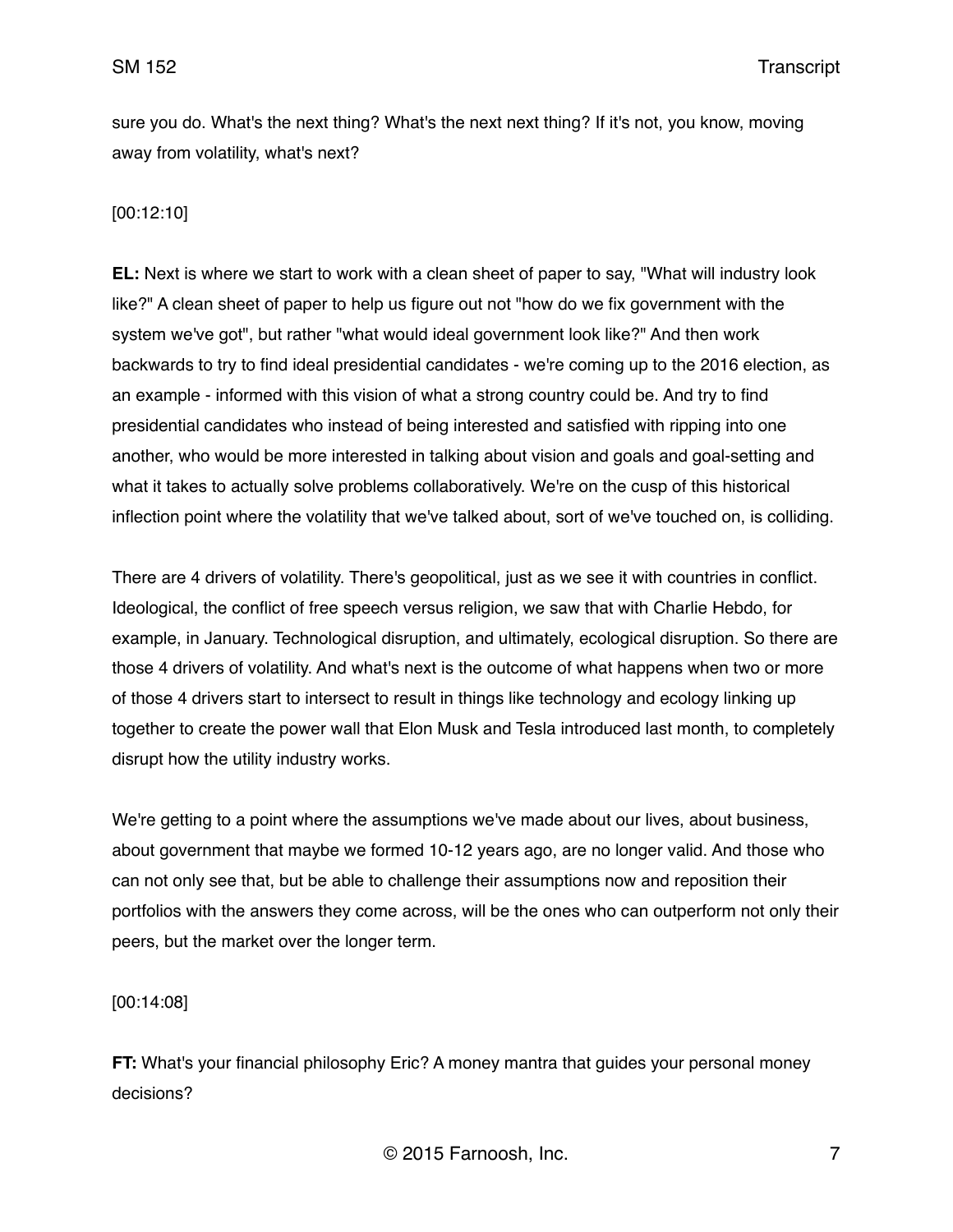### [00:14:15]

**EL:** Sure. So I split that into two. I split that into investing - and I'll put savings as part of investing - and then I put that into living. Let's go one at a time. On the investing side I espouse the idea that I'm not smarter than the market, "Me can't beat we". That said, so I tend to invest long, I tend to follow value, I tend to follow Buffet. But I have certain visions or views on certain industries that I think are at great risk for massive disruption. We've talked about the utility industry as just one example. So there are certain sectors that I'm sort, and there are certain industries within certain sectors, certain companies within certain industries within certain sectors that I'm also short. So that's part one.

And then on the living side, while we use credit cards and you know, it's weird. I've gotten to this point where I'll use a credit card for like a \$3 purchase, and then feel really guilty about it because maybe I'd fallen to the guy disease of not carrying cash with me anymore. But literally, my wife and I have a certain budget that we set each month and our goal is to come in 20% below that budget while not sacrificing any sort of enjoyment of life. Cause the one maybe bigger view that I've got is, among the legacy that we can pass on to our two children and their children to come, not only is it repetitional, but it's financial. And it's financial both in the ability for us to say to our kids, "Hey, go to whatever school you want, we're gonna pay for it and it's already pre-arranged. We've saved for that. But we're going to remove certain financial roadblocks that could stand in your way of being able to progress in a way that you can contribute to the greater world as a whole. And so we can provide some of the financing to help you in turn be able to have an impact." So we think about investing and saving in the "we can't beat the market, but there are certain sectors that I look at and I'm very convinced that it's better to be short than long in right now". And then on the living side, we live within our means plus 25%.

### [00:16:20]

**FT:** So how do you make that 25% happen? Are you communicating a lot? Do you have - can you get even more granular with that?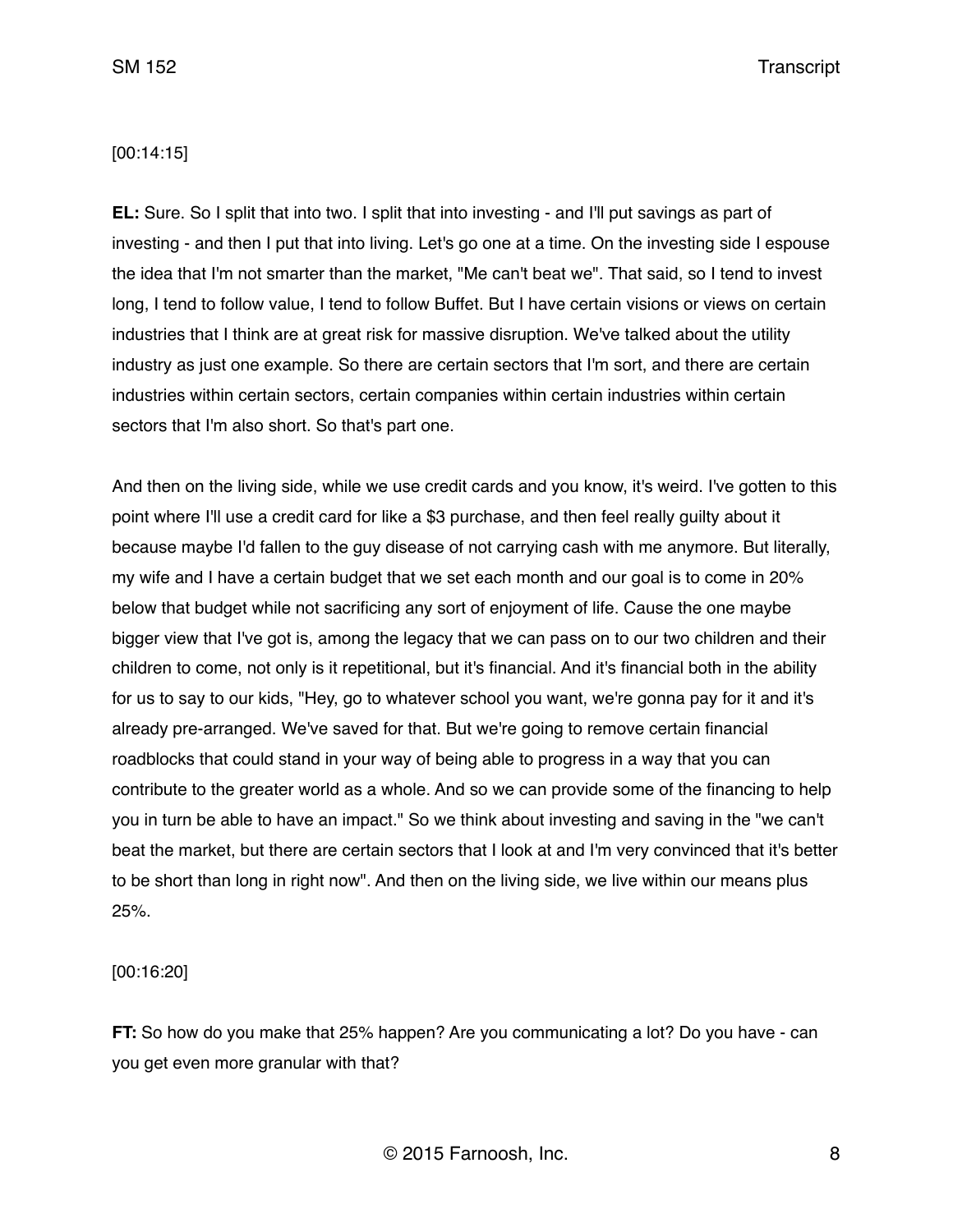[00:16:32]

**EL:** [Laughs] Sure. So gosh.

[00:16:35]

**FT:** Can you tell I'm really nerdy about this stuff? Like I really wanna know!

[00:16:38]

**EL:** Well if I start using P values, will that scare you?

[00:16:41]

**FT:** No! Don't do that. You lost me at "P value".

[00:16:43]

**EL:** [Laughs]

**FT:** And probably all my listeners!

[00:16:46]

**EL:** Sorry, I apologize to everyone out there!

**FT:** Not that we don't get it... I try to make this a fun show!

[00:16:53]

**EL:** [Laughs] I might be a little too nerdy for them. Well, I'll come up with granular a little bit. Last night, Monday night, we were planning for our summer vacation and we have a budget we stick to, and annual budget. I said to my wife, "This is the number that we can spend on the summer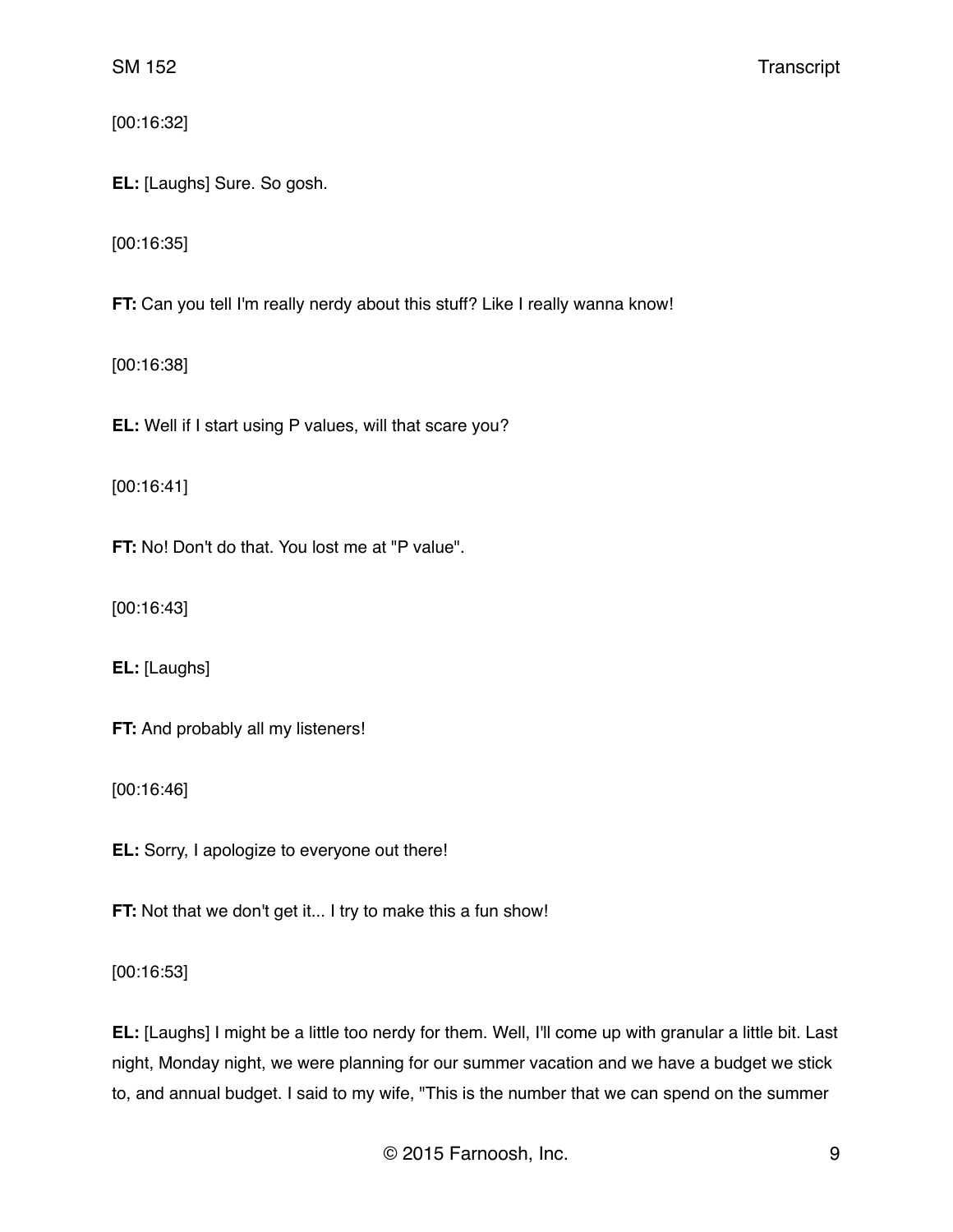vacation." And we went out and found, we actually found this great - I think it was like Ritz Carlton in Atlanta in late August. And you might say "Atlanta, August. Man that doesn't sound like fun!"

[00:17:29]

**FT:** August is a great time to book hotels. Always like the cheapest.

[00:17:32]

**EL:** Yeah! And we actually found - this is really interesting, maybe this is a small help - we found that the week before - because Labor Day is so late this year - we found that the week before the end of August is the perfect time to go on vacation, especially in the South. Because kids are starting school ahead of Labor Day, they're coming back from camp and they're starting school. So this particular Ritz Carlton that we booked, we normally wouldn't go to that type of a place for a vacation because you're talking about a week for two different rooms, 4 people, that's a lot of money. But we see it, per night I think it was like \$100 per night, and then we called Amex Platinum Travel. They were able to pull \$100 resort credit plus a 4th night free and knock our per night down another \$70. So we started off with a budget and we said, "Great. The guiding principle is to get 25% below without sacrificing our enjoyment of life," so by choosing the right week and then by using Amex Platinum we were able to knock off \$1,000, so that was 10% right there. And then we have a U.S Airways rewards card we use to book flights and that comes with two companion tickets for \$99. And so we booked our flights which knocked off another 10%. So we're 20%, and we'll figure out the other 5% somewhere. Even if we're 20% instead of 25, hey, it's a vacation. I can have that extra croissant. It's okay.

[00:19:04]

**FT:** Yeah. And you're at the Ritz. So you did pretty good!

[00:19:06]

**EL:** [Laughs] I've got no complaints!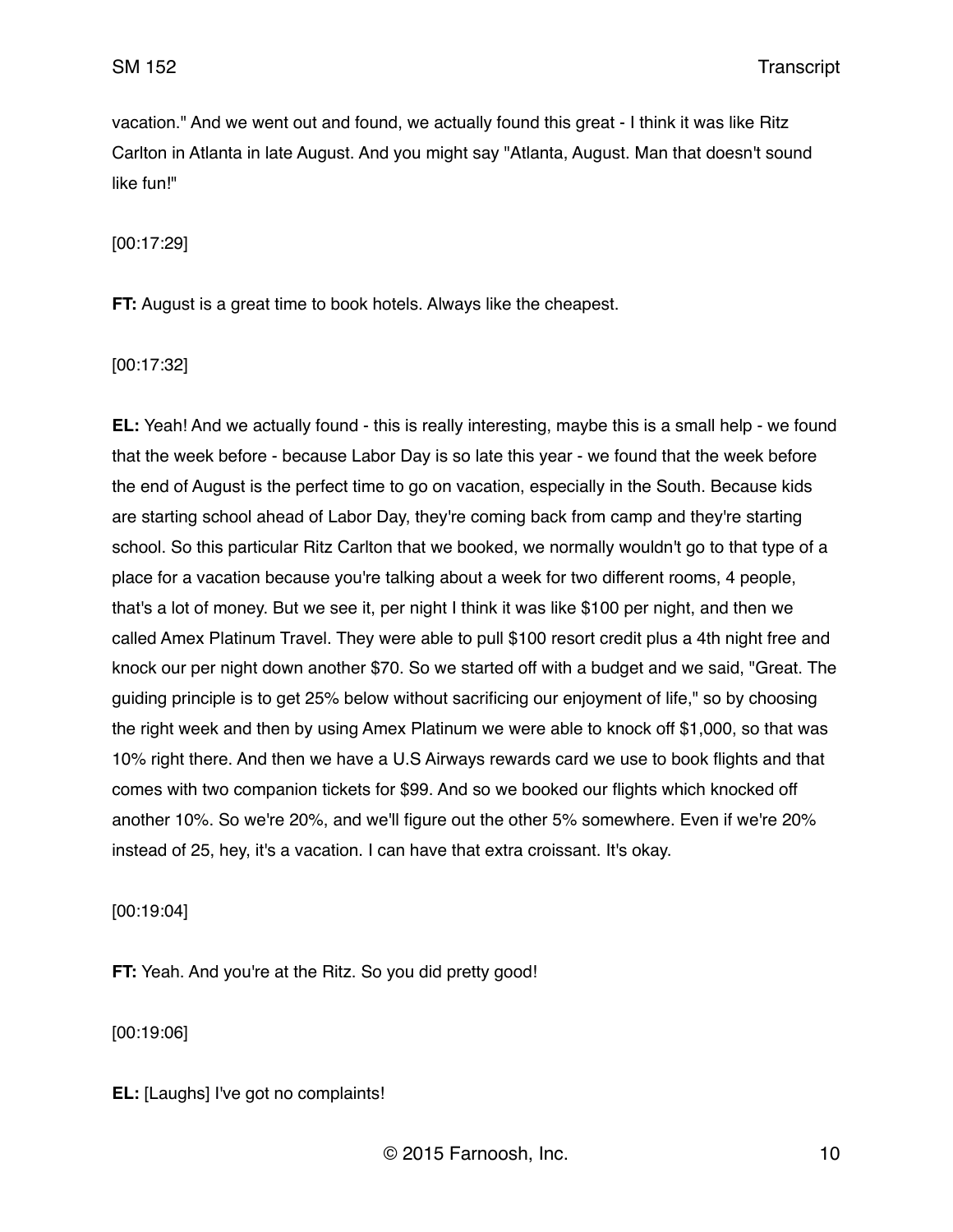### [00:19:08]

**FT:** Well thank you for that granular example. That was exactly what I was looking for. I took notes. Eric, what would you say is a money memory of yours that's very, very vivid. Growing up you said you grew up with a lot of doctors and psychologists, in terms of money though, what was your perspective on money? How was that showcased to you at a young age?

[00:19:33]

**EL:** Yeah. Two different ways. It's a great question and it's one, I confess, I've never really reflected on so I'm gonna tell you a story I've never shared. My dad, when I was 5, brought home a bag of M&M's and I was so excited. And I asked him "where M&M's grow" and he said, "Well M&M's don't grow, you need money in order to buy M&M's." And so I said, "Well where do you get money from?" And he said, and I don't know if he intended it this way, but he said, "Money is paper, it represents gold that the U.S Government has." And I sort of stopped thinking at paper and I said, "Well I remember that somebody told me that paper comes from trees. So does that mean money grows on trees?" I woke up the next morning and my dad, God bless him, took probably 4 or 5 dollar bills, but enough to make it look like it was a tree full of dollars. And he literally hung dollar bills from the tree. So I pulled those 4 dollar bills down from the tree, 5 dollars or whatever it was, from the tree and I had this expectation that the next morning I would see the same thing, but I didn't. And so I said, "Well, money must grow on trees every other day." And then it didn't. And then that was my dad's way of teaching me that there's a difference between a small gift and the expectation that money just comes really easily. So that's always stuck with me.

[00:20:53]

**FT:** Wow.

[00:20:54]

**EL:** Yeah.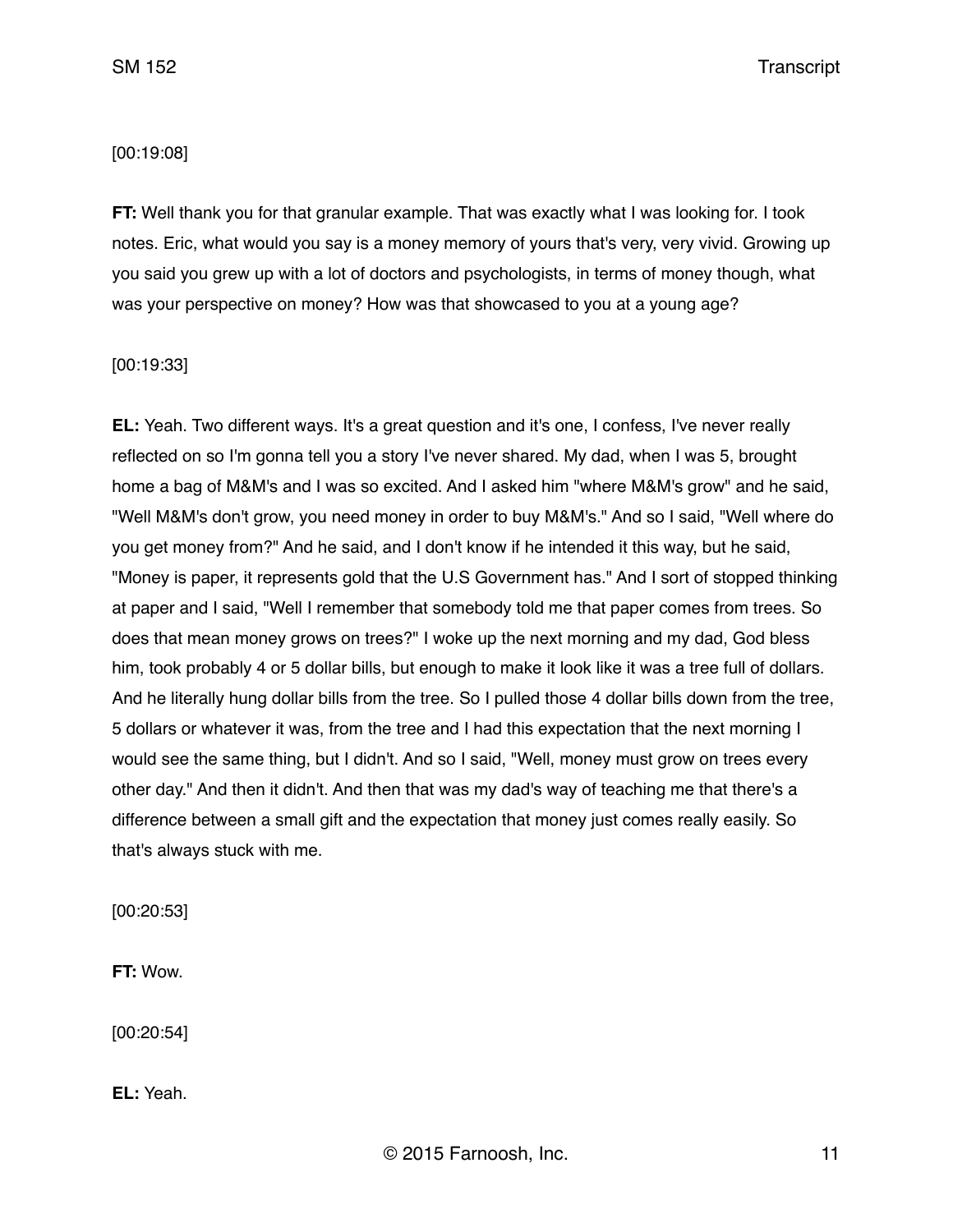**FT:** Were you an only child?

[00:20:56]

**EL:** No, I'm actually the 2nd of two. But my brother is 6 years older and so he was like in a totally different world, right? I mean, by the time I was 5 he was 11. He was doing all sorts of town sport and a variety of other things. So it was as if I was an only child.

[00:21:12]

**FT:** Right. What a lesson! As an adult, is this like one of the first times you've kind of reflected on this?

[00:21:20]

**EL:** As an adult to an adult, yes. I haven't shared this story with my kids in that way. I've got a 10-year old and an 8-year old so they're sort of past that unfortunately. But they're in sort of a different place. They have iPods that are, granted a couple of generations old, that were handme-downs from my wife and me.

[00:21:45]

**FT:** What's an iPod? Like they don't sell those anymore! [Chuckles]

[00:21:47]

**EL:** Yeah, you know it's funny actually. You can go into museums now and see iPods next to these weird things called "Walkmans".

[00:21:55]

**FT:** Oh my gosh. Walkman, Discman. iPods are so 2002.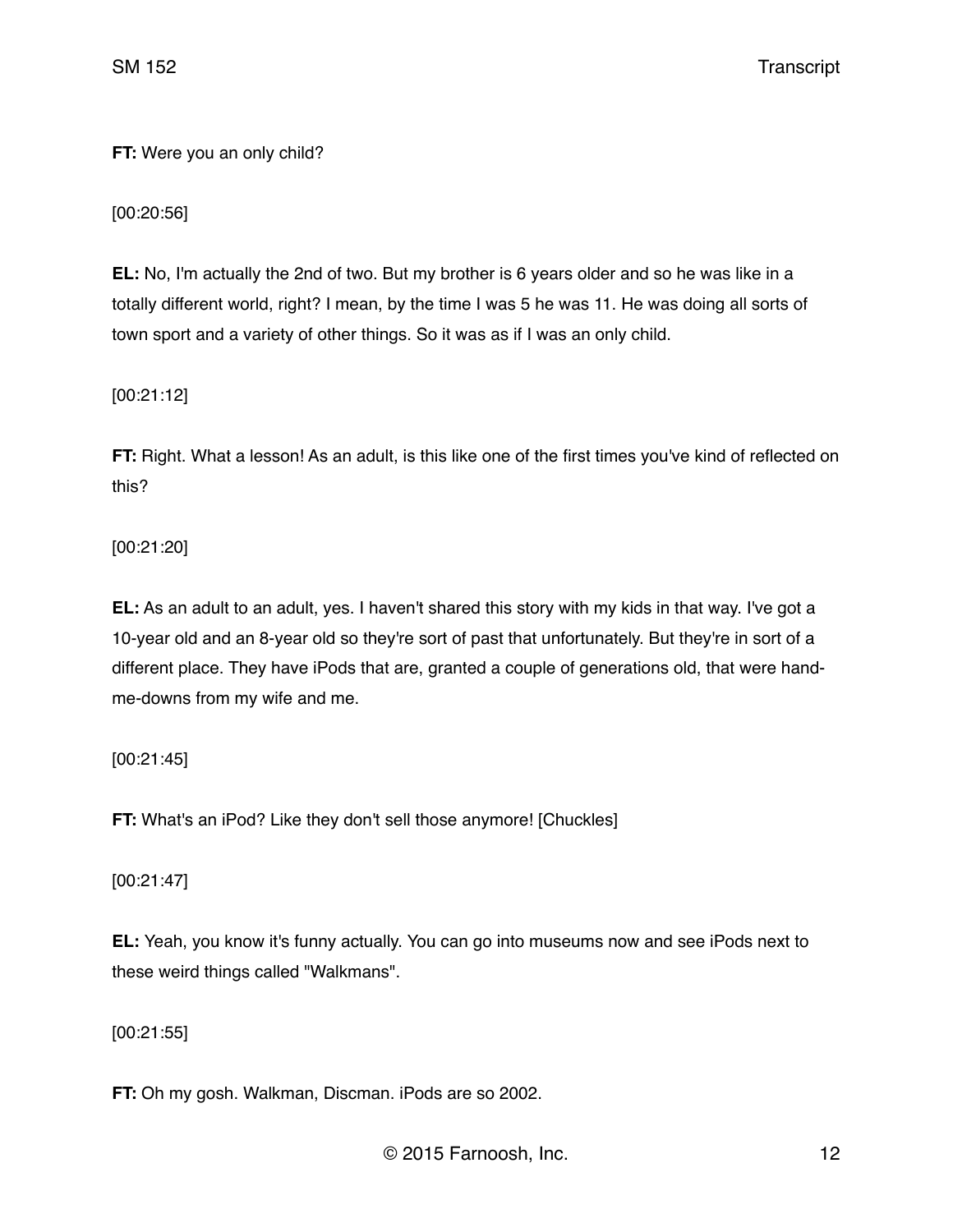## [00:22:01]

**EL:** Aren't they? It's crazy. And that is not a money-saving idea that I'm gonna give to your listeners cause that does sacrifice on your quality of life. But the kids have iPods and they're like, "Okay dad, what is this App Store? And can I have \$5 to buy an app?" I said, "Sure. Alright, you may have \$5 after you do these chores. And oh by the way, think of yourselves now as entrepreneurs. So if you see our car is dirty - we're in the middle of pollen season in Boston come to us and make a proposal. "We'll wash your car for \$5", great you've now earned \$5 that you can actively use. It's that type of mentality of, "Mommy and I are not banks in the sense that - we're not ATM's, we're banks. We're not dispensing cash, but you can come to us and either make us a proposition and we'll make a loan, or let's make some sort of a barter-type trade.

#### [00:22:55]

**FT:** Yes. I just wrote about this for money magazine in the July issue about how parents, like yourself, are changing the allowance rules. The Anatomy of an allowance is really changing, I think for the better. And what you said about teaching entrepreneurship to your kids - what an opportunity to really turn allowance into this vehicle to teach kids about critical thinking and negotiation and finding needs in the marketplace, which in their life is their house. But lots of ways to teach your kids to be much better stewards of money than just thinking that it grows on trees or it's, you know, easy come, easy go.

#### [00:23:33]

**EL:** And let's tie it all back together then. Let's tie it all back to the collaboration economy and then back to my sort of start as coming from a line of psychologists. My daughter, two years ago we were on vacation in Florida, she wanted to make bracelets with sparkles on it. And so we bought her a box of bracelets and told her that she could make them herself and either play with them, or if she wanted we could arrange with the local grocer to have her have a stand outside of the grocery store and offer to sell the bracelets. And she said, "Well daddy I can make them 50 cents and maybe I can get X, Y, or Z. Or what if I didn't put a price on them and said to the buyers that anything over 50 cents gets donated to Dana Farber, the cancer clinic up here in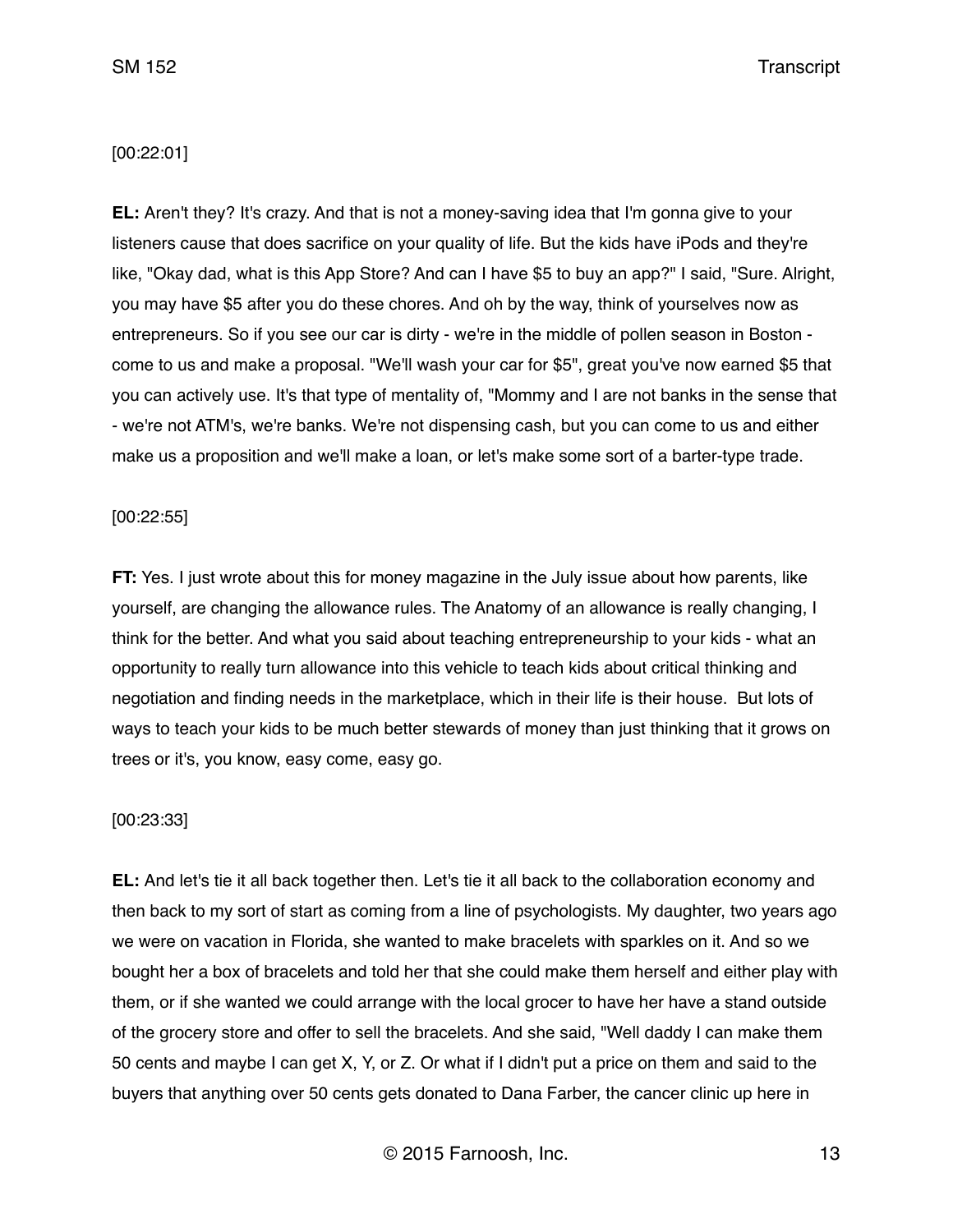Boston." And she did that. She made 10 bracelets, she raised over \$200 just to give to Dana Farber. And then my wife and I decided to match that, and then my in-laws matched what we matched. So her \$200 became \$800 and she got 50 cents times 10, or \$5 just for herself and gave \$200 away that then became \$800.

So it's that entrepreneurial, that concept of "I can make enough to meet my needs, and then I can also make more to contribute to society as a whole". That not only is an example of the collaboration economy, but it's also an example of a child who has a perspective of "we not just me, and there's a world that's far greater than me out there and I can play a role in helping make things happen.

[00:25:06]

**FT:** Wow, she really took it to the next level. She employed the Warby Parker Model. [Laughs]

[00:25:09]

**EL:** She did indeed. And she has this killer smile to boot. I confess, I may have accidentally sort of given her a little bit more money on the side to sort of just say, "I'm so proud of you".

[00:25:22]

**FT:** Yeah. Well, I can't even imagine where she'll be in 10 years. Well, you know, she has a good environment. What can I say?

[00:25:31]

**EL:** Thank you.

[00:25:31]

FT: Let's talk about failure. This is probably one of your favourite topics, because you're all about volatility and "dance with the volatility". If you just sort of go back down memory lane and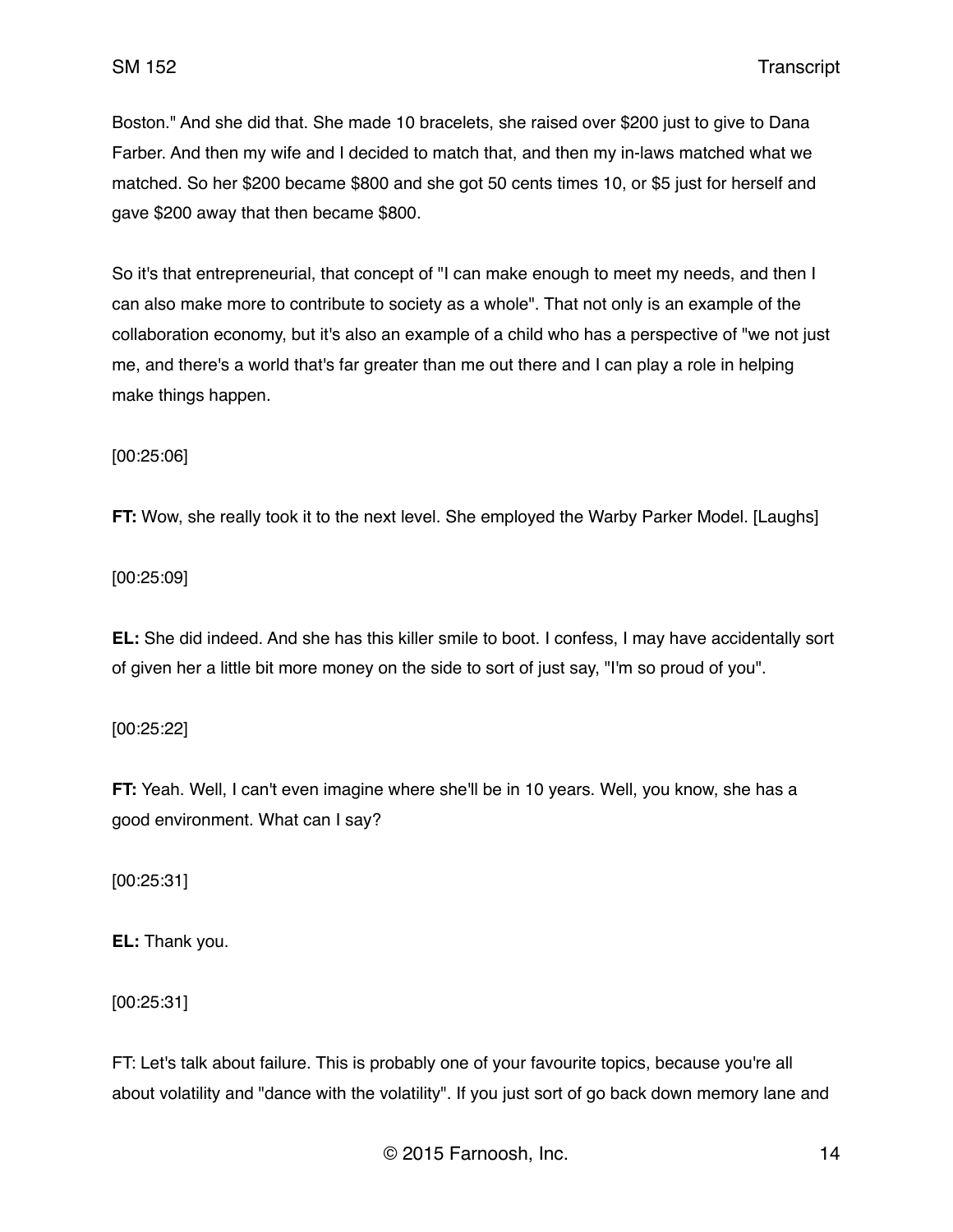think about, "Okay, that was a pretty financially volatile time. It may have even been a failure, but I grew from it, and I'm glad it happened. What would you say that was, and what happened?

## [00:25:54]

**EL:** Yeah, so I'll give a really granular example. Qualcomm 1998. So I bought Qualcomm stock in '96 and I think at the time it was split adjusted, gosh I dunno, \$46-\$47. I rode it up to \$92, and then your listeners may remember - some of the old ones perhaps - might remember that there was a prudential analyst who, right before the end of the trading markets for the day before Christmas in '98, issued a report that said, "He saw Qualcomm as \$1,000 stock." At the time it was trading at \$420. I bought it at \$46. So I rode it up to \$420. The day he came out with his \$1,000 vision, it went up to \$525. Now, I was gonna start business school in '99 so I was looking at Qualcomm as a way to offset a significant amount of my first year tuition. I at this point had a ten bagger. I should have sold and walked away, but I got greedy. I said, "We're at \$525, that's 53% of the way to his \$1,000 mark. If he's slightly off and it's \$750, there's still \$250 to roam here." I should have sold. I should have sold long before that. But I rode Qualcomm from \$525 all the way back down to \$42. I went from a ten bagger all the way back to zero because I didn't see the volatility around us. I just assumed that Qualcomm was gonna continue to go up and this guy was right.

Where in hindsight, I wish that I'd known about geopolitics, ideology, technology, and ecology sort of the 4 drivers of volatility. Cause then I would have notice that gee, companies without business models, a number of dot com in particular, are getting astronomical valuations. Maybe now's the time to take money off the table. That's an idea that I think strongly underpins the concept of "how do you benefit from volatility", which is you've gotta challenge your assumptions and keep it very simple in the process. If I had done that, I probably would've been able to pay for my first year of business school just on my own. And instead I had to take out a financial loan to do it.

[00:28:07]

**FT:** Oh now.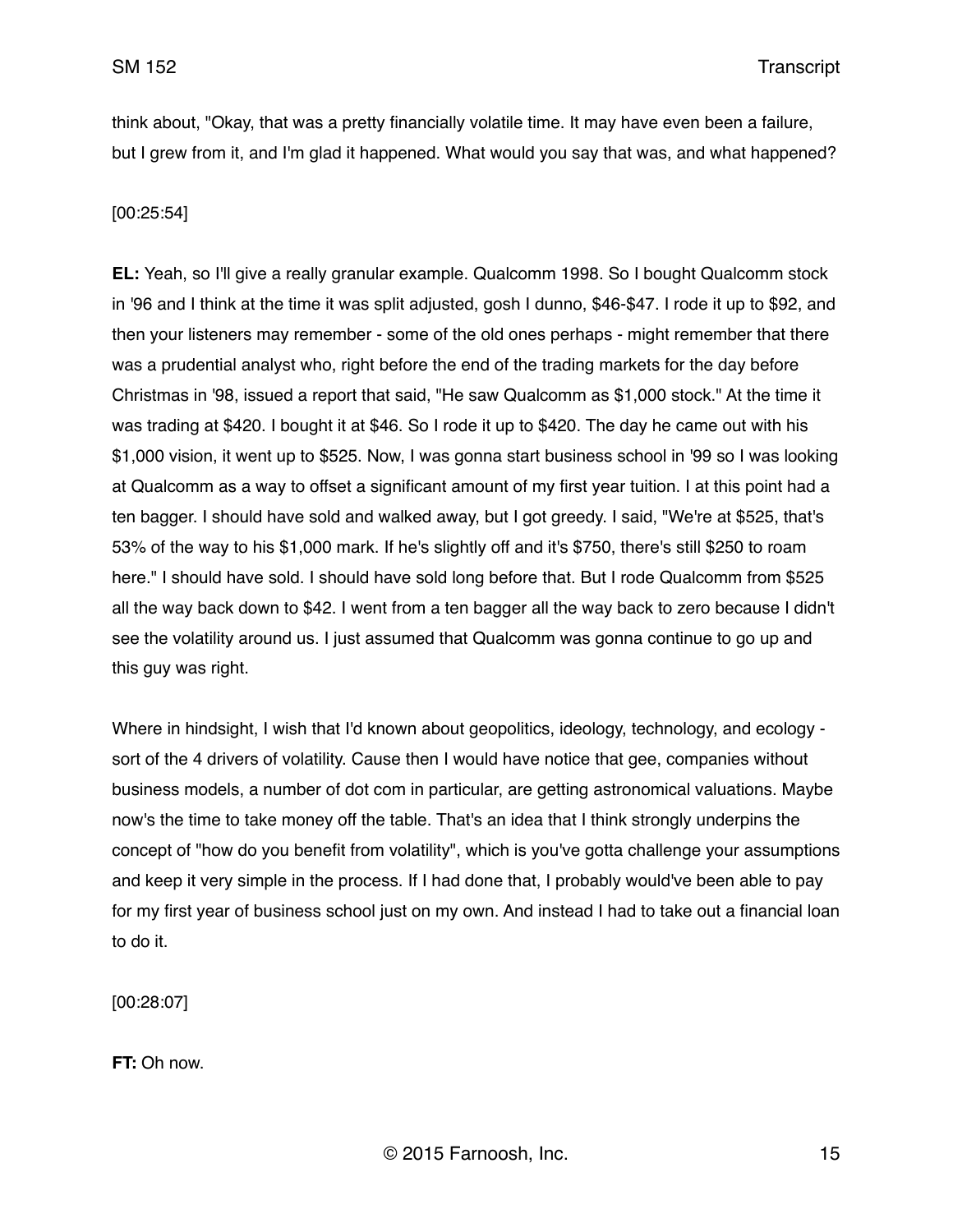[00:28:09]

**EL:** Yeah. And I mean, we all take out loans to do anything. Buy cars, houses, our credit cards are essentially micro-loans. So I suppose I was really fortunate and lucky to get to that \$525 from base of \$42 or \$46, or whatever it was, on Qualcomm stock. But the lesson here is, now when you've got your gains you've gotta take money off the table and move on with life.

[00:28:33]

**FT:** Or as the profound Jim Kramer once told me - I worked for Jim Kramer at Thestreet.com - "Pigs get slaughtered".

[00:28:40]

**EL:** And I was definitely a pig. I absolutely will confess full-open commitment on that one.

[00:28:45]

**FT:** [Laughs] Yeah. Well thanks for sharing that. I mean, that sucked. But you made it through business school, despite you having to take out loans for it and you're a wiser man for it.

[00:28:59]

**EL:** Oh goodness yes. And I'm grateful that I was single at the time, that I was at that point where, while I wasn't making a ton of money, I was making enough that I can recover from that. And I only invest what I can afford to lose. So I knew that, "Okay I'm playing with house money here," but gosh that was a painful lesson to learn at the time.

[00:29:17]

**FT:** "Invest only what you can afford to lose." That is a very good money mantra!

[00:29:23]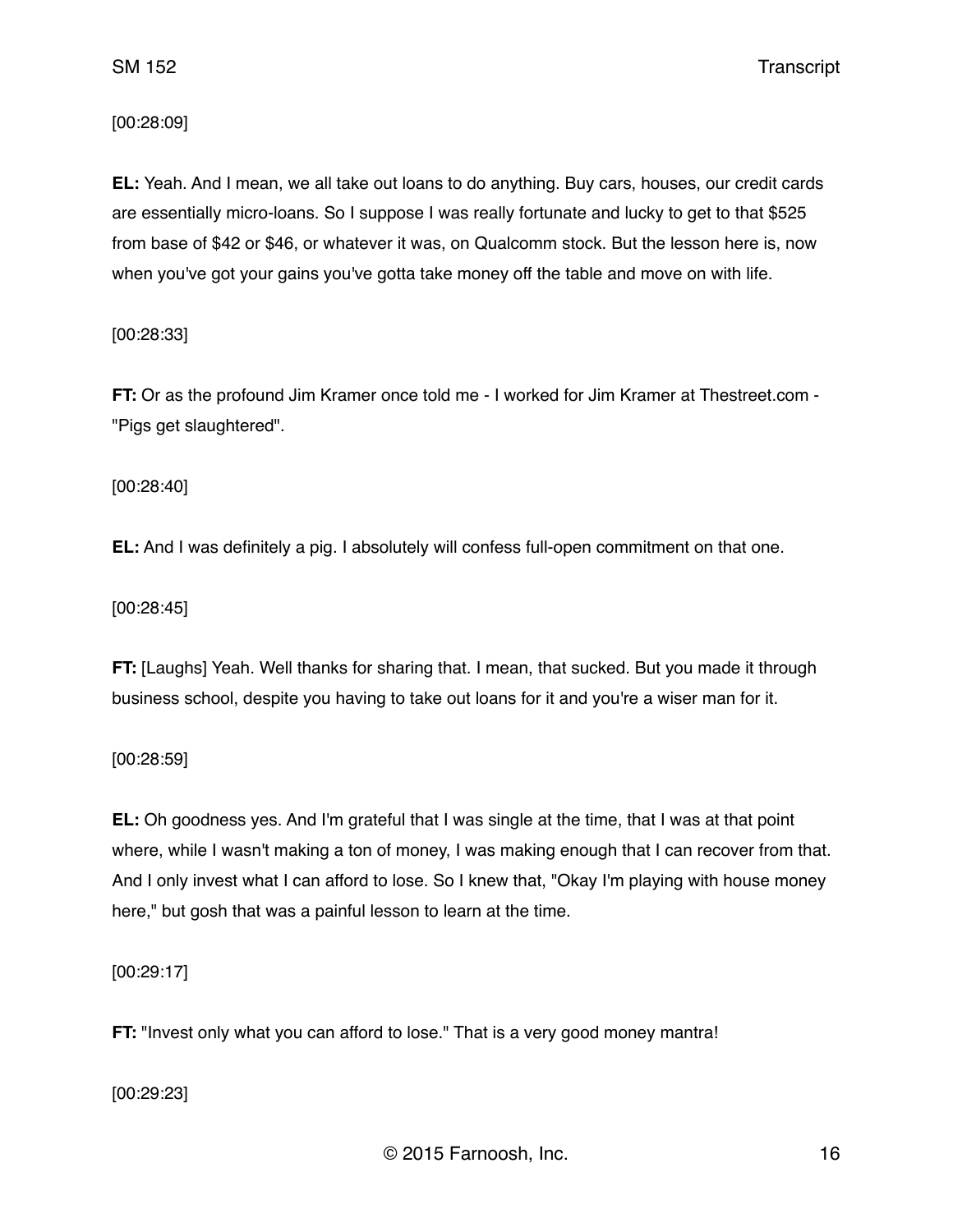**EL:** And it's again, maybe the first time I've come out and said that to another adult.

[00:29:28]

**FT:** That's good. See we all have these like - that's why I wanted to do this show - because I think we all have great stories, great anecdotes, lots of lessons that we may not be giving them fun names or literated themes or topic names. But this show can help people to really kind of articulate it once and for all, and help others along the way.

[00:29:53]

**EL:** That's one of the reasons why I'm a fan of the show and I listen to it.

**FT:** Thank you!

[00:29:57]

**EL:** And I have turned my financial advisor onto it as well.

**FT:** Oh awesome! I better really like button up here then! How about a So Money moment? You've probably had several, but give us one.

[00:30:11]

**EL:** Alright, so let's see here. I'm in Japan, college, yeah I'll give this one. I'm gonna give you two actually. I'll give this one and one other one real quick. So I'm in college, it's my second year in Japan and the dean of my school, Japanese, walked up to me about a week or so before school was officially supposed to start. He asked me to give the keynote speech welcoming the students to this new school year. He asked me to do it in English. Then I said, "You know, 800 students, 750 of them are Japanese. I'm gonna do a 40 minute talk in Japanese."

[00:30:48]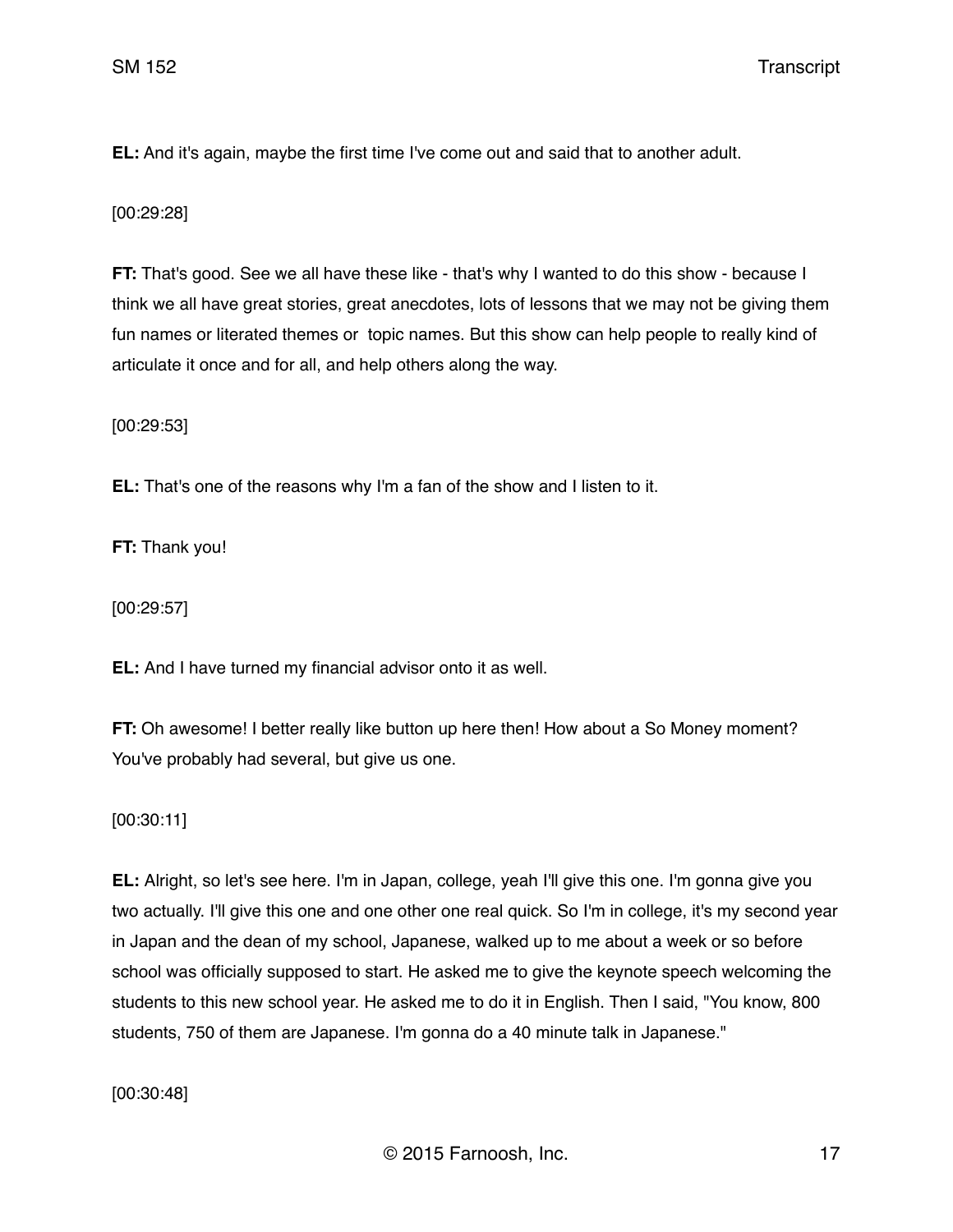# **FT:** Oh no you didn't. Woah!

[00:30:49]

**EL:** Oh yes I did. I stood up, I started in English and I said essentially the equivalent of, "Ah the heck with this," and I just went into 40 minutes of Japanese and I was in the zone. I nailed it. It was So Money. I was like, "YES!"

[00:31:04]

**FT:** So, I mean, I took like 1 year of Japanese in High School. I mean I can order some sushi but that's because it's written on the menu now. I think I can count to 10. How did you learn this in such a short period of time? Is there a method to learning a language very quickly and so perfectly in front of an audience, it's Japanese my gosh!

[00:31:30]

**EL:** You know, that part was actually the easy part because the way I felt was "I'm playing with house money. They know that I'm clearly not Japanese, and so if I make a mistake or two, this is an incredibly forgiving audience," right? I'm speaking in their language, not my native tongue. So that took all the pressure off. But in terms of being able to learn Japanese to the point that I can get up there and do it, it was equal parts work, passion, and a bit of almost the gene pool lottery. Let me say the "gene pool lottery" one first, which is I've got a photographic memory.

[00:32:02]

**FT:** Oh! You're one of those people.

[00:32:05]

**EL:** I am one of those grown-worthy people. Oh goodness yes. And so you never wanna sit next to me in calculus or math or you know, physics tests.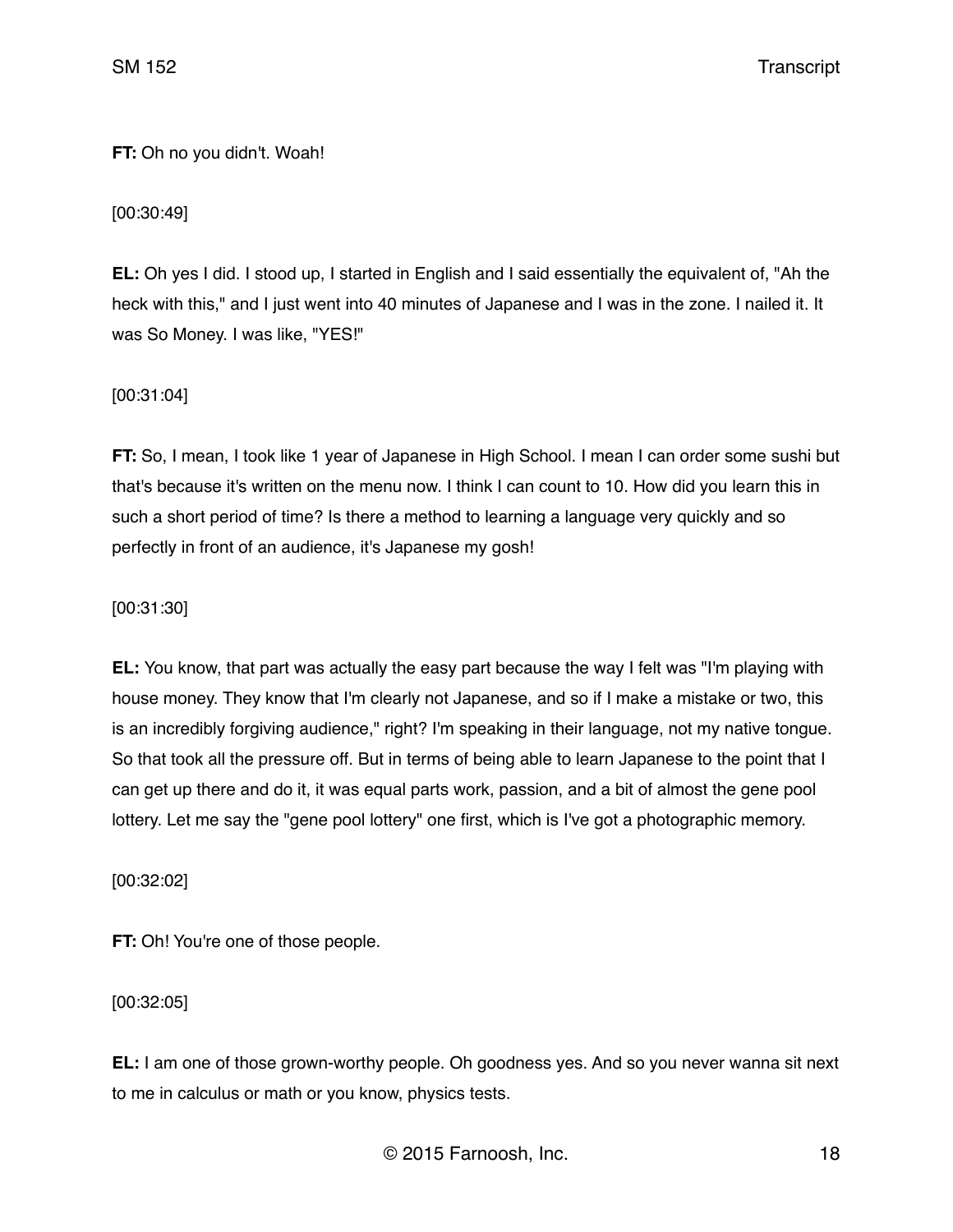## **FT:** Anything.

**EL:** Yea anything. You didn't wanna be next to me, it wasn't helpful. So that was part one. It's just massive recall. But part two was, I was so into Japanese and a large part because I'm into Martial Arts. And I'm into a particular esoteric type of martial arts, or one specific study of martial arts that's just so esoteric that when I started to study Japanese language it actually made me a better martial artist at this particular discipline because so much of the teachings were more accessible to you if you understood Japanese, then could translate into English what they meant.

I'll give you a very quick, easy example of that. In this particular martial arts, the best stance to be in if you know an opponent is coming at you is called "shisa noh ko mai". And shisa no ko mai doesn't mean anything to anybody, if you're not Japanese. But if you are Japanese it means that you're putting the natural face first. It's just a natural stance. It's the stance we're standing in when we're standing in line waiting for a cup of coffee. And that way you're giving your opponent exactly zero information about whether you're trained and if you are trained, what type of martial art you are trained in, what kind of discipline you're in. So that opponent thinks he has the advantage by striking first, when in reality he's at a massive disadvantage because he doesn't know what you do. And it wasn't until I learned Japanese that I really could understand what shisa noh ko mai really meant, and other types of positions and stances and katas, routines along those lines.

So it was passion, it was photographic memory, and it was just hard work. Just continued to work primarily on my accents. And I got to the point where I could do a 40 minute talk in front of 800 people.

[00:33:50]

**FT:** 40 minutes?

[00:33:51]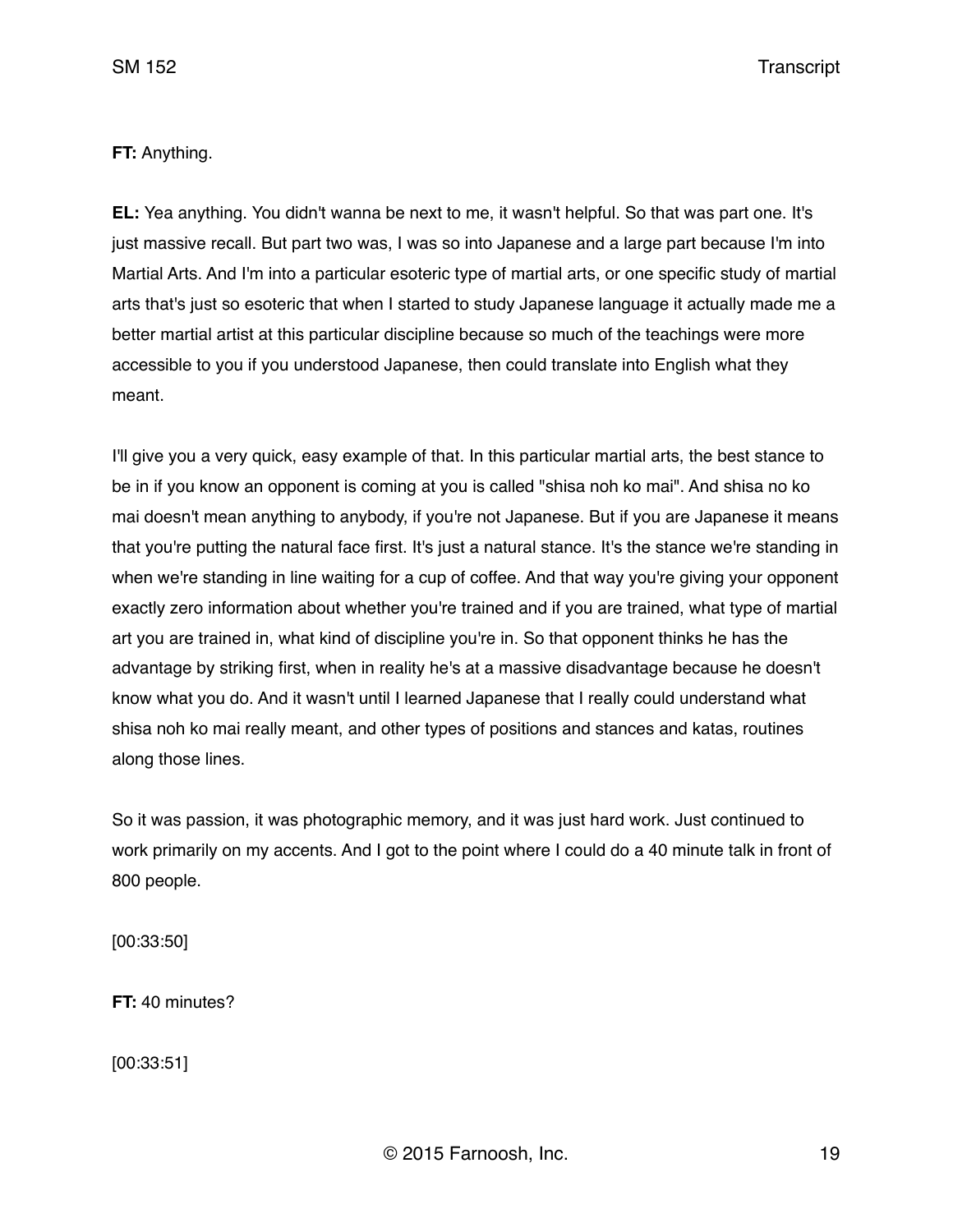**EL:** 40 minutes! 40 minutes up there, and enjoy it!

[00:33:54]

**FT:** 40 minutes of English is hard enough.

## [00:33:56]

**EL:** Oh my gosh, yeah now I can't breathe for 40 minutes straight. But being up there and nailing it in Japanese - killer! The second one, really quick - totally So Money - very easy. In 1995 I was working for a very large, very well-know - which I can't say the name of because the former CEO will hunt me down and kill me - very well-known financial services firm and the CEO did not want to buy the URL for his company. I said to him, "You've got to buy this thing." I said, "If you're not gonna buy this thin, I will. And then you're going to want to buy this thing from me for 100's of 100's times more than I bought it for." And so he eventually did buy it. Two years later he sent me a thank you note, as well as - at the time I was working for a large consulting firm and at the time, after he sent me the thank you note he said, "Just so you know, we're looking for a company to help us build our internet strategy. Would you guys be interested in bidding?" Which was sort of the hint-hint way of saying, "Come in with a nice proposal and you've got a multi-million dollar project.

[00:34:57]

**FT:** Woah.

[00:34:59]

**EL:** So Money!

[00:34:59]

**FT:** So Money. Yeah you give some good advice for free. They follow your advice, they realize your value, and...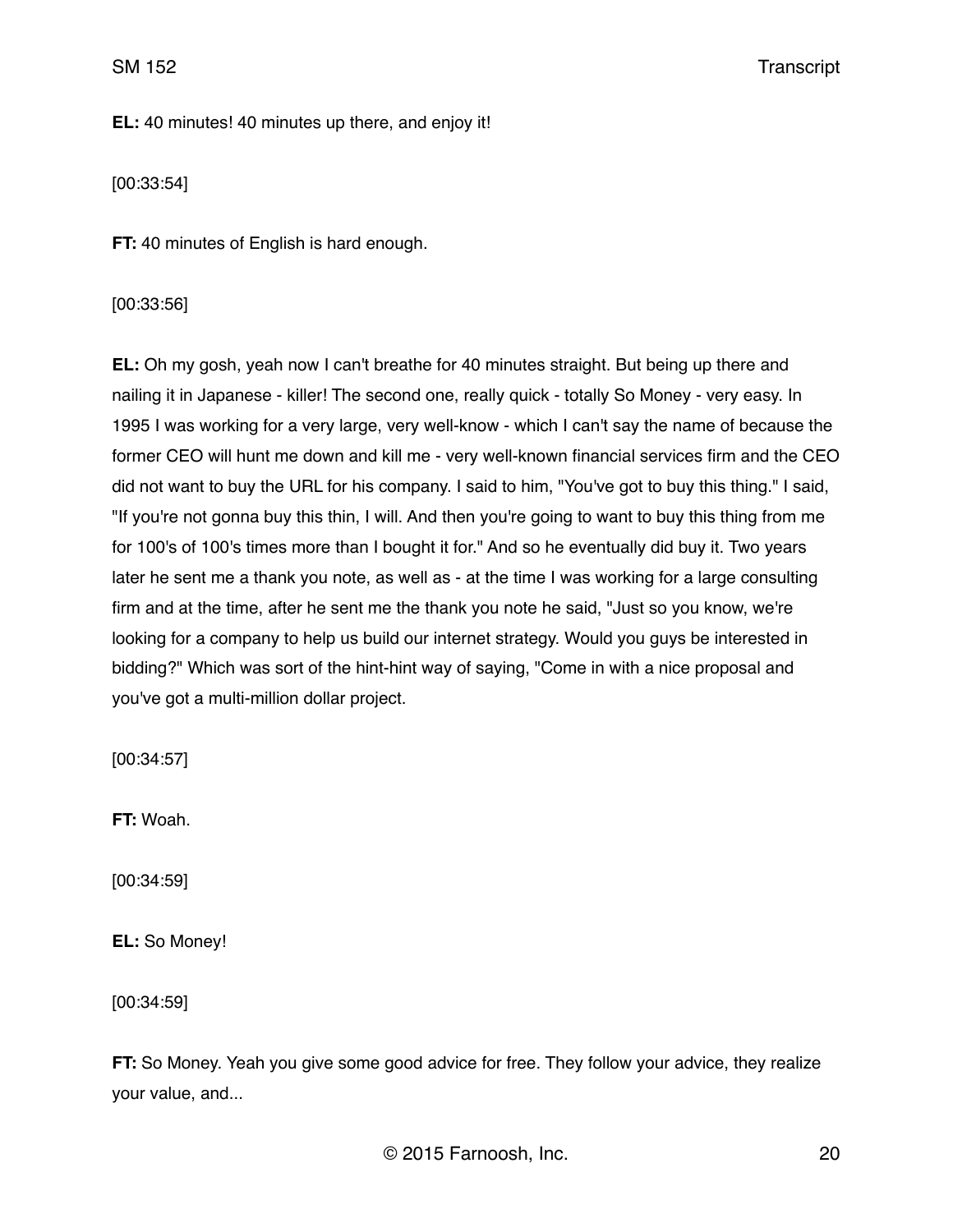**EL:** And you walk away...

**FT:** And you've got a 7-figure deal! Yep.

[00:35:11]

**EL:** You've got a 7-figure deal. And I said, "Man, I nailed that!"

[00:35:15]

**FT:** I thought the rest of that story was gonna be like, "And the company's name was Airbnb, or something like just really, really that we would all recognize.

[00:35:23]

**EL:** If I told you the name it would be instant. I just have to say the two letters. For the first and second name of the company and you guys will be like, "Yup, I know it." Like that type of household name. I so clearly remember the conversation with the CEO. He said, "My clients are white glove, they will have no interest in this interconnected-network thing. They call their broker, or their advisor and their advisor tells them, they read from the ticker exactly how much money they have in different positions. They're not gonna want access to information." I mean think about that now, right. You asked me about the iPod and why it's not next to the Walkman in the Smithsonian. But think about having to pick up the phone, a quarter telephone at that, to hear quotes about your holdings, right? And just how crazy that was. But that was what it was like in the mid-90's.

[00:36:11]

**FT:** Mid-90's. Feels like it was like Downton Abbey era or something.

[00:36:17]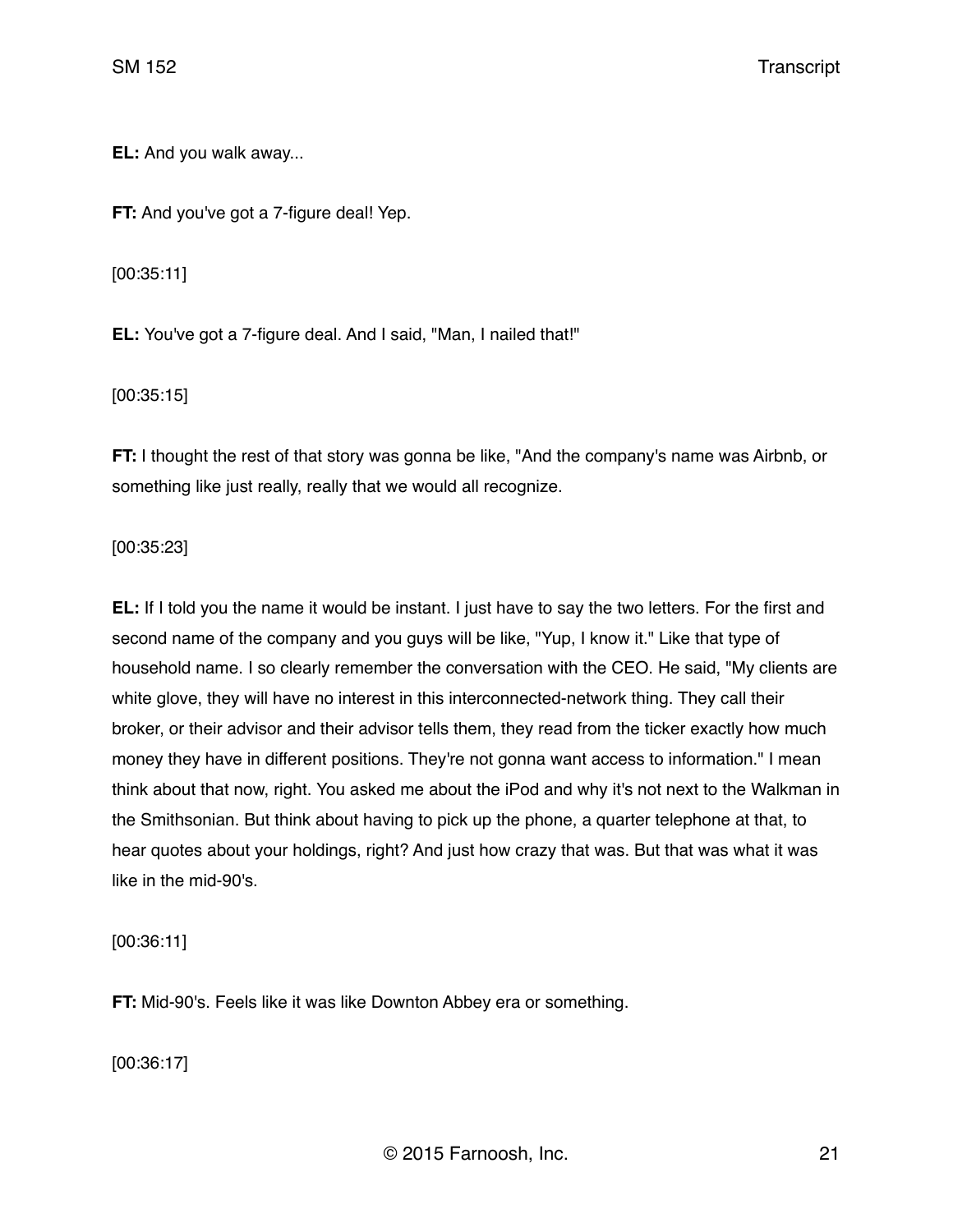# **EL:** [Laughs]

**FT:** Were we still wearing dinner coats back then? I don't remember.

[00:36:22]

**EL:** I don't know, but I wish I had a Carlson. That would have been unreal.

[00:36:25]

**FT:** What is your number one money habit Eric? I'm sure you have a lot of good habits. You just strike me as somebody who's very diligent about being conscious about certain behaviours. So when it comes to your money, what would you say is your number one financial habit?

[00:36:40]

**EL:** You know, habit's such a great word because it conjures this image of Stephen Covey. I follow the 7 habits very closely and my financial habit is always starting with the end in mind. And so I've got certain goals, my wife and I have certain goals when it comes to things like retirement age, when it comes to things that we want to enjoy. I'll confess that we recently leased a Tesla and it was like the big splurge moment. But we have been saving for years to do it.

[00:37:10]

**FT:** You can lease a Tesla? I thought you could only purchase?

[00:37:12]

**EL:** No, you can lease one now. And not only can you lease one, but the rates are relatively reasonable. And when you start to factor in the cost savings - okay here's another one of those financial mantra's for a second, ties back to green sustainability. It turns out that over the course of 12 months I would spend, for an equivalent size sedan, I would spend about \$3,600 give or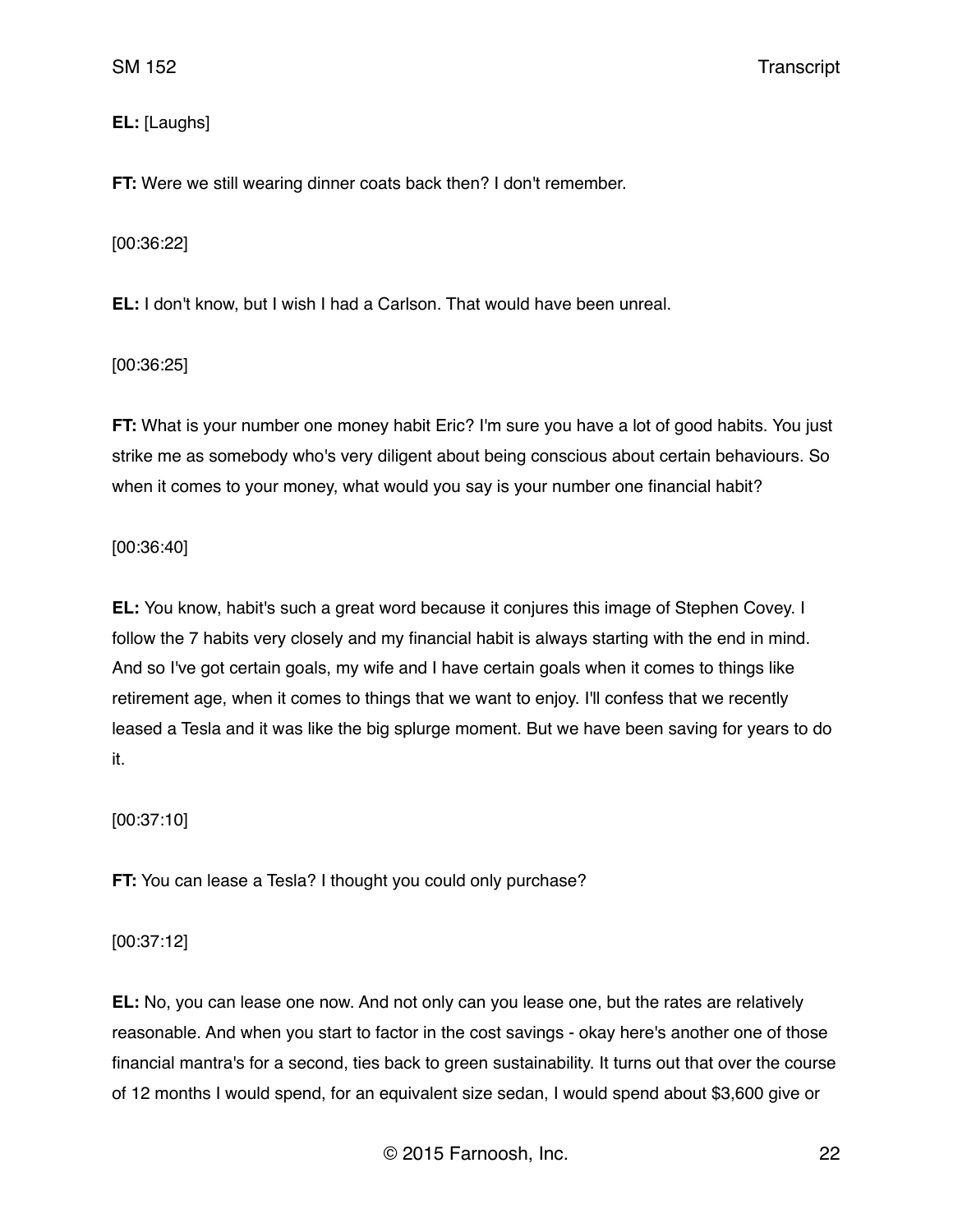take for gas. We are right now, gonna be about \$2,500 for the year for charging the car. So I'm saving about \$1,100 a year which is a little over a month of the lease just by doing the same thing I'd be doing anyways, except I don't have to stand in the rain to fuel my car.

[00:37:55]

**FT:** And your car's way cooler.

[00:37:56]

**EL:** Yeah. I confess the model is pretty cool. But it's one of those things that wouldn't have been accessible if we hadn't started with the end in mind years ago. Where we said, "Alright, I'm gonna reach a certain milestone where I can do this. And we can financially afford to do it while realizing that if we splurge on this it means that there aren't gonna be 10 Canali suits that I can buy as well, or 10 splurges, whatever those splurges are.

[00:38:21]

**FT:** Canali's expensive man. I bought a tie for my husband from Canali, and a shirt, and it was like, I felt like I was buying myself a pair of shoes.

[00:38:29]

**EL:** I went to Bloomies to buy a suit for the Clinton Global initiative that I went to last September. I thought, "Well I'll wear a nice suit to meet president clinton and folks could actually see this picture." You'll see that suit, and now you'll know the back story. But it was a Canali suit from Bloomies and they actually had this deal going where if you bought a Canali suit, they would give you the mortgage that you need to actually pay for it. An interesting cross-promotion.

[00:38:55]

**FT:** [Laughs] My gosh, you know. Well I'm gonna have to find that picture.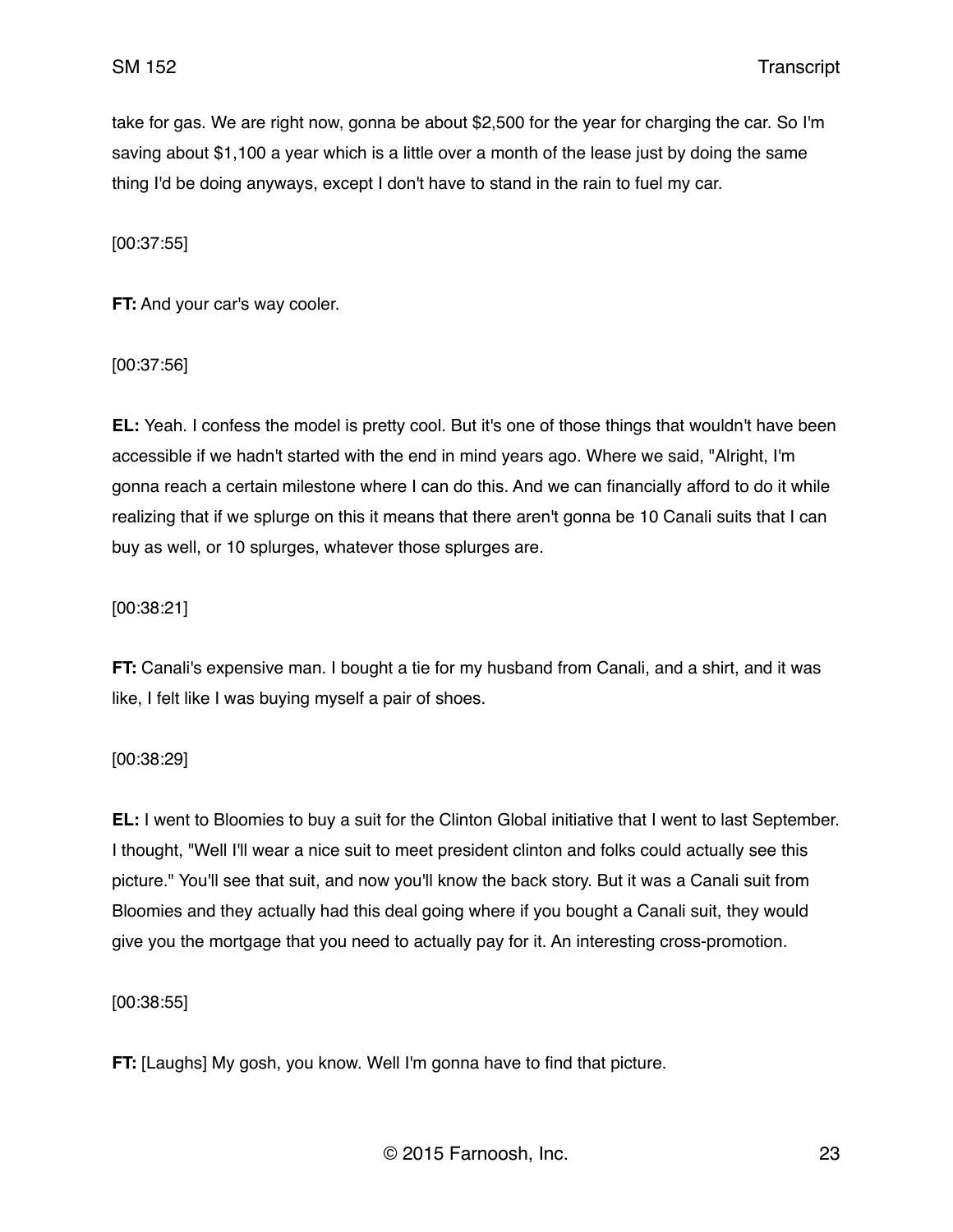[00:39:01]

**EL:** [Laughs] I will put it up on my website. I'll send it over to you so you can see it.

[00:39:05]

**FT:** Yeah. Maybe we can put that up on the So Money Podcast website as your profile picture.

[00:39:08]

**EL:** [Laughs] I was thinking of that too. And I'll do this.

[00:39:12]

**FT:** [Laughs] Alright, you've been a lot of fun Eric. Let's do some So Money Fill in the Blanks, shall we?

[00:39:16]

**EL:** Yeah cool, let's do it.

[00:39:17]

**FT:** If I won the lottery tomorrow, let's say you won \$100 million, the first thing I would do is

[00:39:22]

\_\_\_\_\_.

**EL:** Plan. If you fail to plan, you plan to fail!

[00:39:27]

**FT:** What would you plan?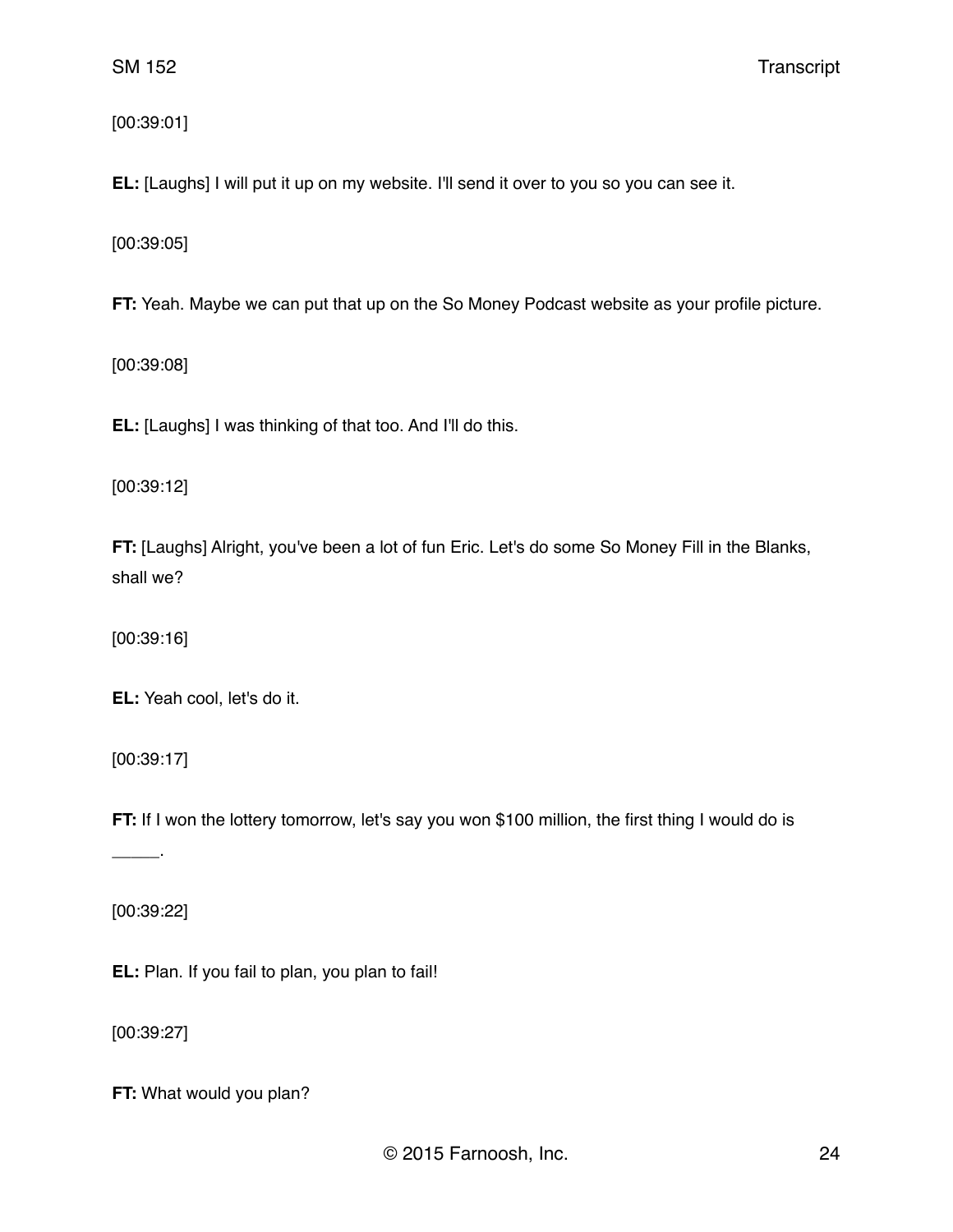#### [00:39:28]

**EL:** I'd plan how we would use it. The first thing, when I say how we would use it, maybe a better of doing it is how we would invest it. And invest it not just financially, but equally important, invest it causes that are meaningful to us. And then the second thing we would do is we would live the way we normally live. We would be incredibly frugal. A book that made a lot of sense to me that was written again in the 90's was "The Millionaire Next Door". It talked about how the majority of millionaires in America are folks who save their way to millionaire status, not win the lottery, and they did so by never changing their lifestyle even when they reached a certain financial plateau. I wouldn't want my kids to feel like, "Okay we've got all this money, we could do whatever we want." I'd rather shield them from all that, and live our life and do so in a way that the greater good can benefit.

## [00:40:14]

**FT:** Yes, yes. It's like Warren Buffet says, you know - I'm gonna botch this - but essentially the idea is you wanna leave your kids enough money where they feel so that they can have a decent life, but that they don't have so much money that they feel like they don't have to work for anything.

## [00:40:32]

**EL:** And I think that's absolutely right. We as parents, we want to be able to shield our kids from pain and from certain painful moments or painful experiences, but if we do so continuously, we reduce our kid's ability to deal with volatility, right? As said in English, we reduce our kids ability to deal with adversity, with stuff that challenges them. And they just expect that mommy and daddy would come and save them and they can take silly risks as a result. And our kids will absolutely not be that way.

#### [00:41:05]

**FT:** Yeah, great. The one thing that I spend on that makes my life easier or better is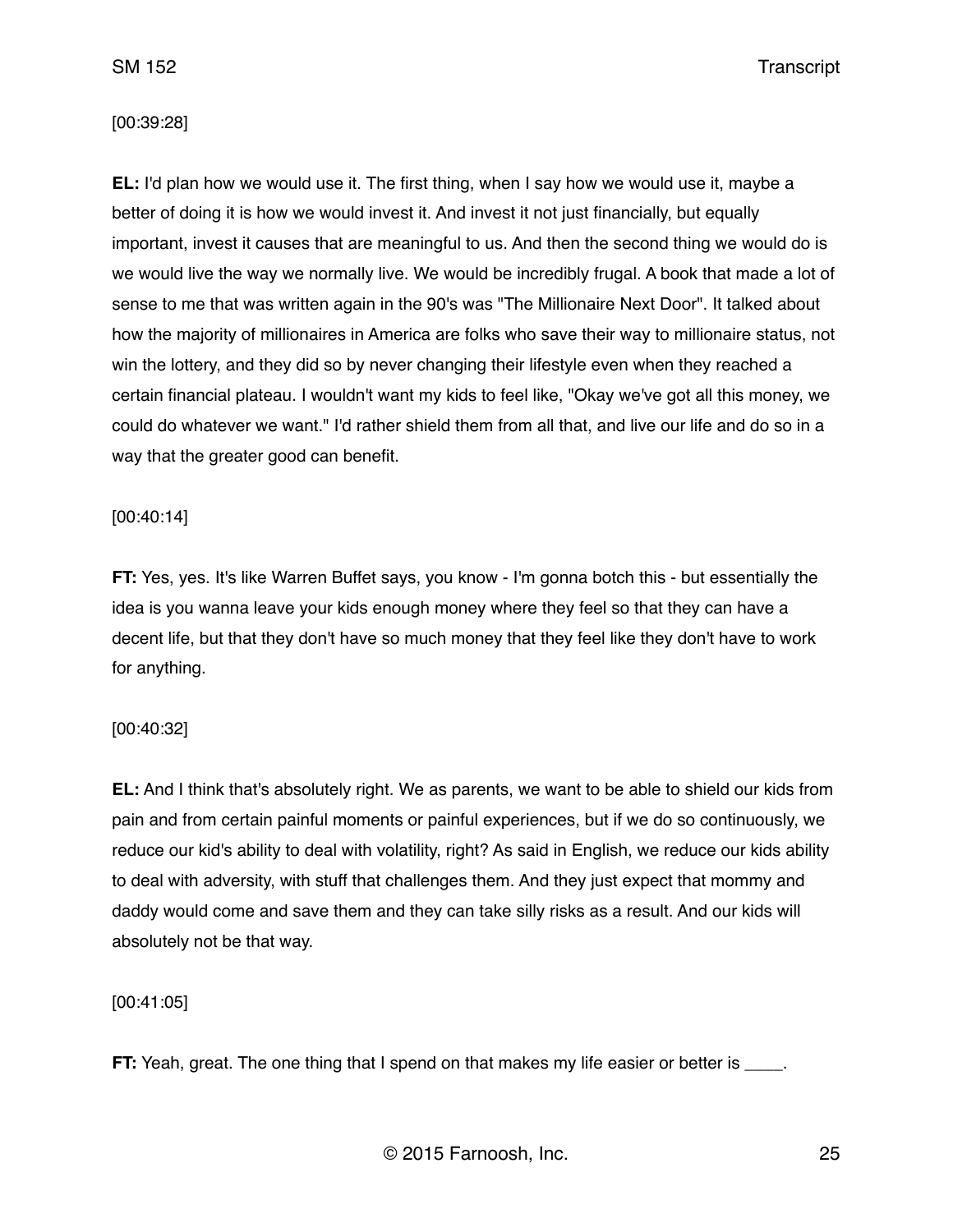[00:41:11]

**EL:** Dry cleaning. [Both laugh]

**FT:** The Canali suits need some special TLC.

[00:41:18]

**EL:** Alright, can I tell you though? So the same day I bought the Canali suits, no it was a different day, bought the Canali suits, I saved up another 3 months and I bought 2 Robert Graham shirts for TED. So I went out to TED in March and I had these 2 great shirts. For listeners who may not be familiar with Robert Graham shirts, what makes them cool is that he takes what you would assume are simple things like sleeves, and you would think that both sides of the sleeve are the same colour cause that's how we were taught dress shirts work. And he actually makes really cool, intricate colorful patterns on the inside of your sleeves.

[00:41:53]

**FT:** Oh yeah I've seen those.

[00:41:54]

**EL:** Very cool shirts. Unfortunately a little bit more money than I want to spend, but I thought it was TED and I had to make a certain type of impression.

[00:42:01]

**FT:** There are knock-offs to this I've seen, right?

[00:42:03]

**EL:** There are. And I wish I'd known that at the time cause a knock off - really funny, we were in Turks and Caicos at some overpriced resort in March and I saw knock offs that were like half the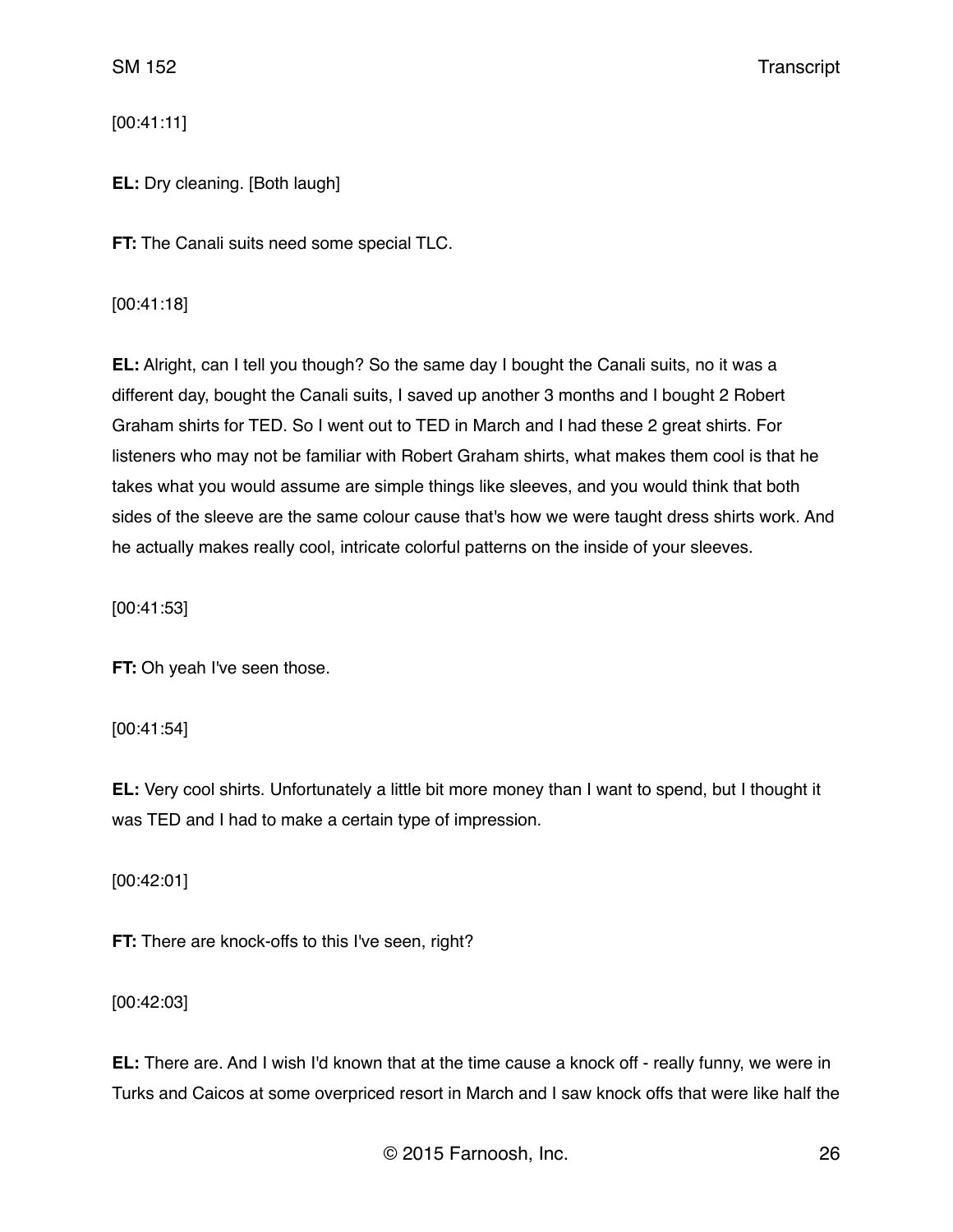price at an overpriced resort. So they told me I probably paid 4 times as much for them as I should have.

[00:42:20]

**FT:** You know, do you ever watch Modern Family?

**EL:** Yes.

[00:42:23]

**FT:** I think Cam wears those shirts all the time. Although, I don't know if they're like the knock offs or the expensive ones but...

[00:42:29]

**EL:** I think when this show piloted it was probably the knock offs, but now they probably can afford the real ones.

[00:42:33]

**FT:** Yeah, now they can afford the real ones. Yes, exactly.

[00:42:36]

**EL:** The convenience is dry cleaning. I sent my Robert Graham shirts to get dry cleaned, they laundered them, and they came back completely ruined!

[00:42:42]

**FT:** Ah man.

[00:42:44]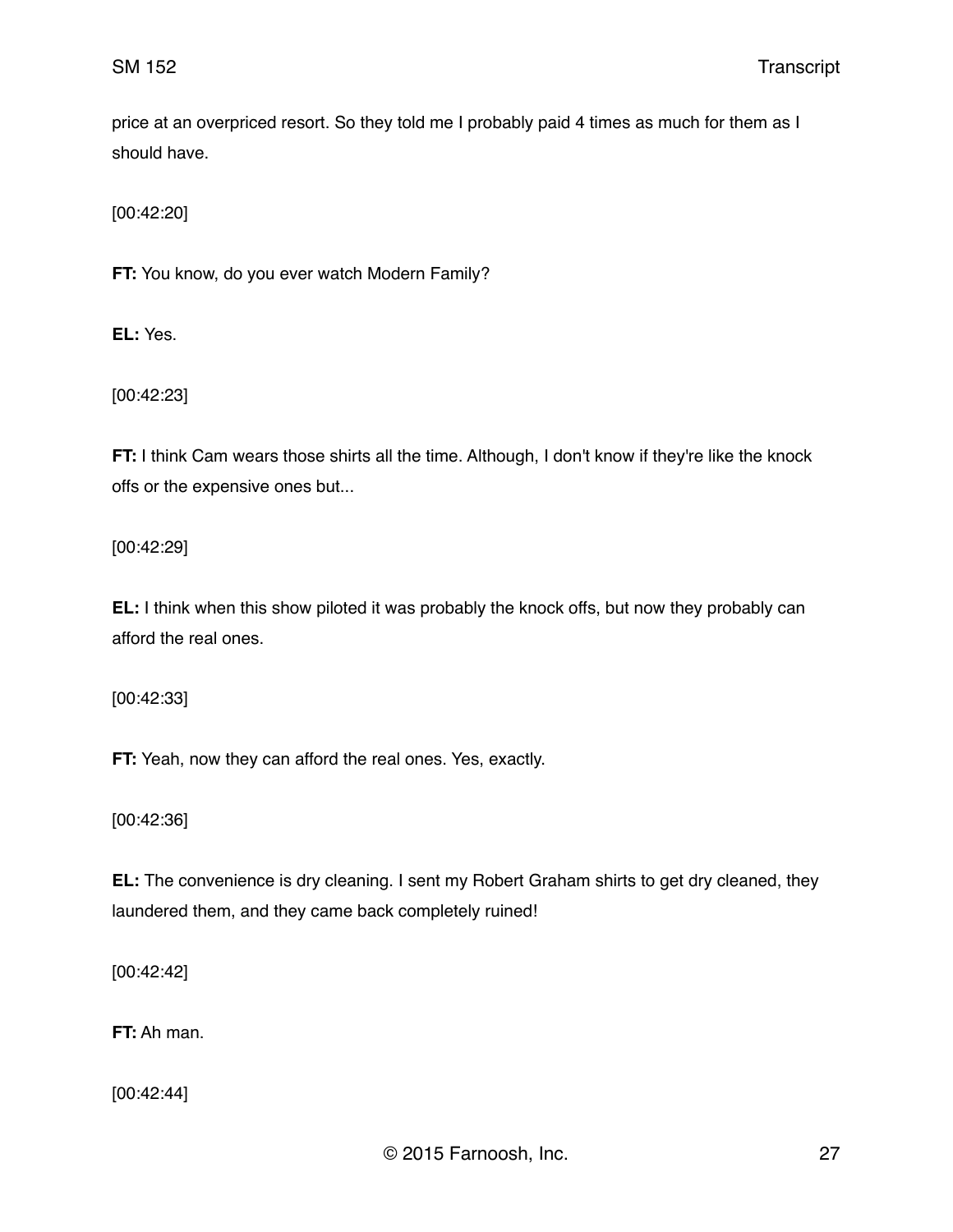**EL:** Yeah, and so now I sound like I'm a spoiled brat, but in reality I'm so bummed about it and I talked to the folks at the dry cleaning place and I think we actually figured out a new service for them, which is for \$5 they'll actually help you figure out exactly what clothes need exactly what types of treatment. And they'll help you figure out what the best way would be economically to make sure you're getting your best clothes treated the best way, you're next best clothes and so on and so forth. So for people who use dry cleaning services but who just stuff stuff in bags, you get a lot of your clothes ruined that way. If you think about it so that the black bag is for dry cleaning only and the pink bag is for laundered as well. The dry cleaner in your community can make more money, and you can save more money in the process.

[00:43:29]

**FT:** See, you took a volatile situation and you turned it into an opportunity for that merchant. So you're doing the same thing in your personal life. That's pretty impressive.

[00:43:39]

**EL:** I'm an advocate for volatility.

**FT:** Yes. My biggest guilty pleasure that I spend a lot of money on is  $\blacksquare$ .

[00:43:45]

**EL:** Madden Mobile football on my iPhone. Which is probably not something that you hear from guests.

**FT:** At least it's not candy crush.

[00:43:54]

**EL:** Oh no, it's not Candy Crush. I went through that phase, but I never spent money on Candy Crush. But Madden Mobile Football, and it's because my 8-year old son loves football and he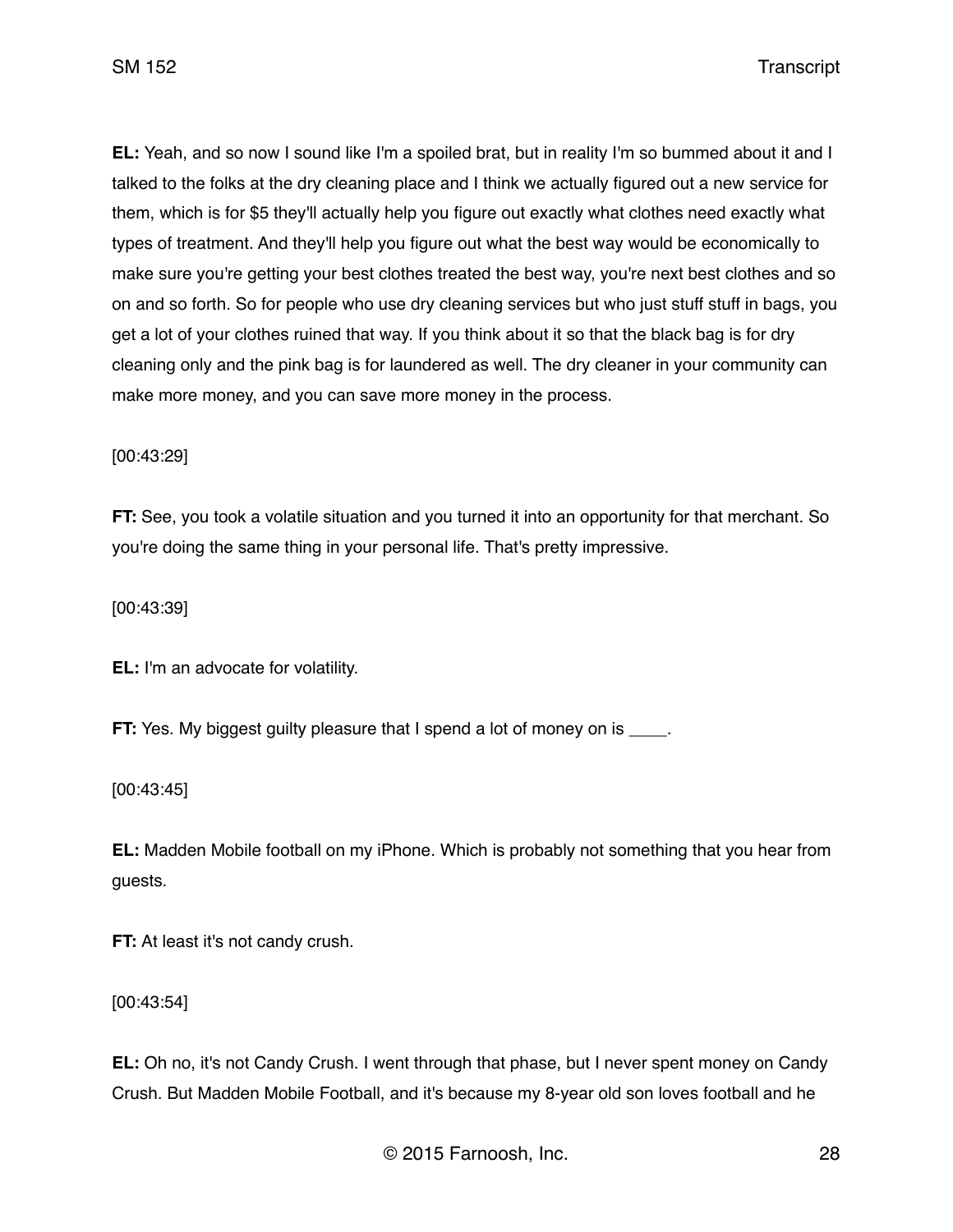can literally sit for hours and watch games for hours on DVR and he's at the point where he can dissect team's defences where he can say, "Alright, this team's gonna do a blitz, or this team's gonna do a cover 2". And I'll look at him and I'll say, "Hey, you know what would be really cool? Is if you learn how to read and not just be able to dissect defences." And so I had to start playing football on my phone so that I can understand what my son was talking about. And I got to the point where I just, I dunno what it is, but every time they come out with a new pack of cards in this game, I actually wanna buy it. And I need to dissect, I need to deconstruct, deengineer the sort of, the marketing approach that EA Sports - the publisher of the game - uses to get me to buy the packs I can actually learn from the, "Hey, that was really insightful, but man you're really cheating on the, you're pulling my psychological strings here, here, and here. You really shouldn't be doing that."

[00:45:00]

**FT:** Yeah. Tell them like it is.

[00:45:03]

**EL:** Gosh yes!

[00:45:05]

**FT:** Oh man, okay let's move on here to one thing - I like this question. One thing I wish I'd known about money growing up is \_\_\_\_.

[00:45:12]

**EL:** That it is incredibly easy to lose, and incredibly difficult to earn.

[00:45:19]

**FT:** Is it that hard to earn?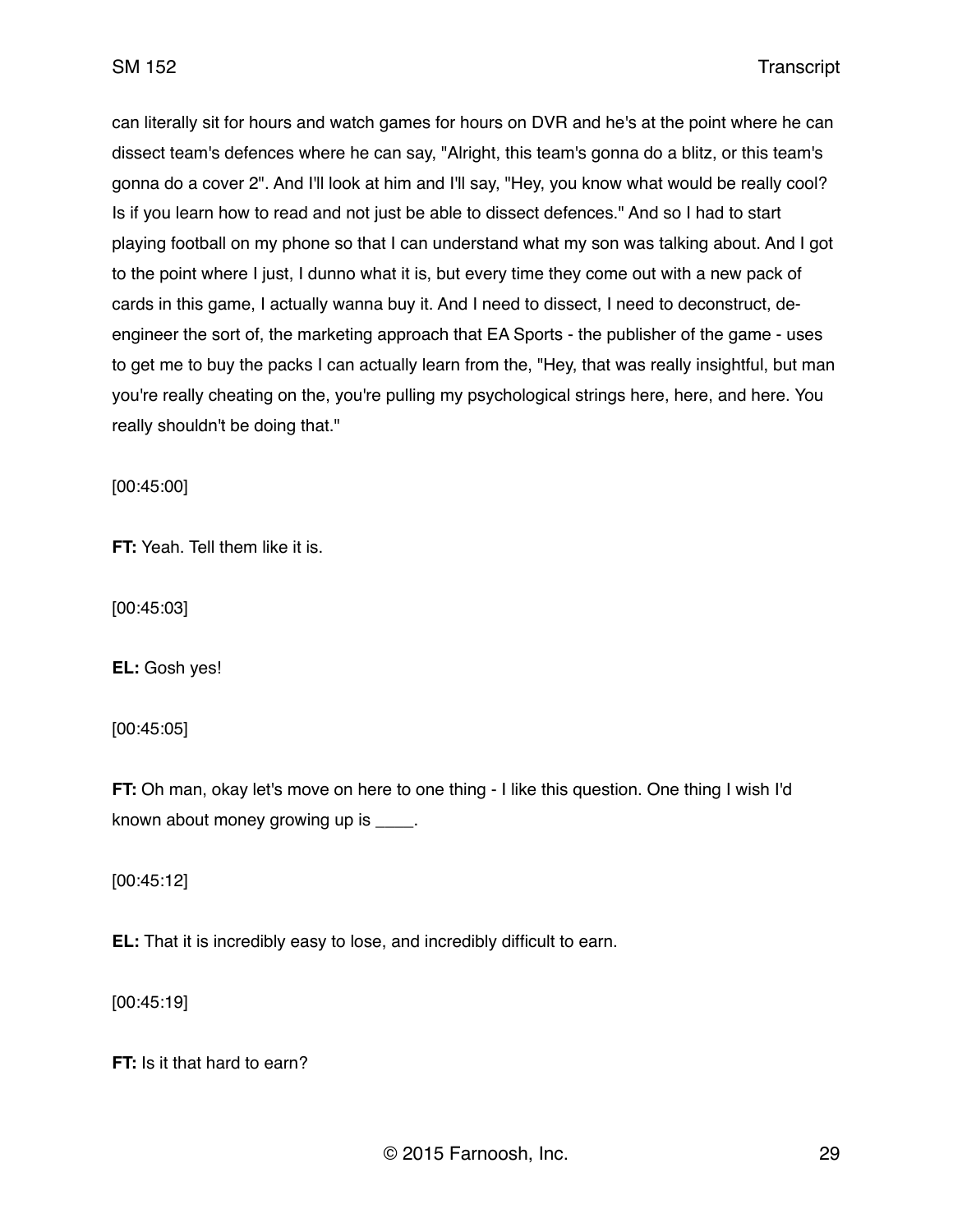### [00:45:21]

**EL:** It can be. You know, there is a guest from CNBC, a guy named John Layfield. John Bradshaw Layfield - a wrestler I think he was, of all things.

**FT:** Yes.

[00:45:33]

**EL:** He once said something like, "To be born poor is bad, to stay poor is stupid." And I thought about that for a little bit. And I thought, "Hmm, I don't know if I 100% believe that because if I believe that with 100%, then it would imply that you can always beat the market." And I'm on record now saying, "I don't think you can beat the market continuously, at scale, over a course of 20-30 years. I don't think you could do it. There are clearly people who do do it. I don't think it's possible, at scale, for all of us to do it because if we were all able to do it, by nature you wouldn't be able to beat the market cause you would have to be able to beat millions of other people who can do the same thing.

[00:46:13]

**FT:** Well, that's exactly - I was just talking to one of my guests, Ryan Holiday, who is a brilliant young guy. He was the former director of marketing at American Apparel, he's a best-selling author, he's a media strategist, and we were talking about earning, and I said, "Ryan, you know, why do you think - we talk so much about how to save, but we don't really emphasize earning as much?" And he says, "Well everyone can save. That's something that we're all able to do. But with earning there is an inherent meritocracy there in that you have to sort of be good at something or there's a certain level of education, experience, skill, all of that to be able to earn." Which I agree to an extent. And that's kind of isn't very politically correct as it is to really talk about that and say, "Everybody can earn more!" Well, can they? It's an interesting debate.

[00:47:12]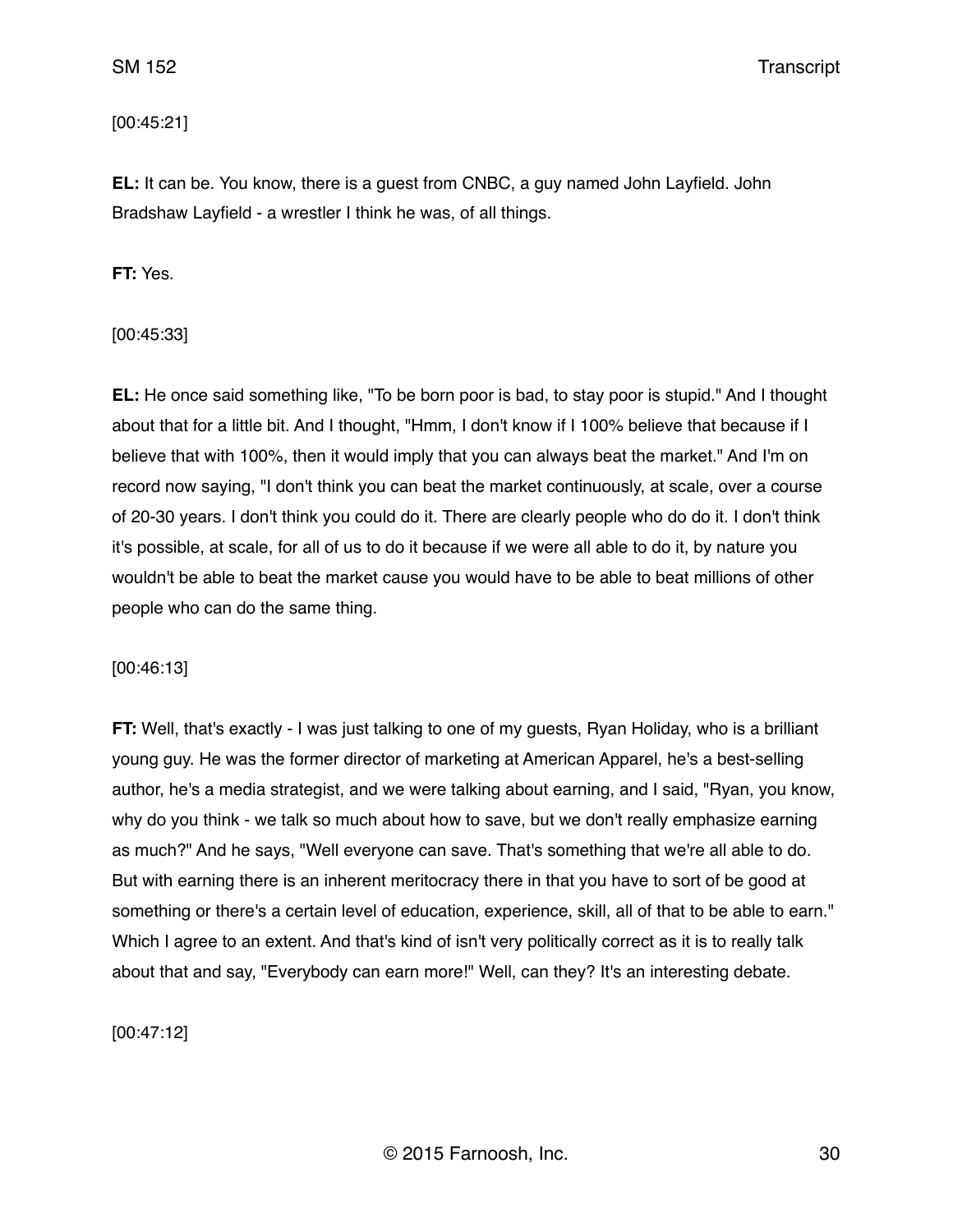**EL:** It is an interesting debate, and if you stop for a second and ask yourself, "Well,who are the top two billionaires who are sort of self-made in the tech field over the last, say 3 or 4 decades?" Just you know, off the top of your mind you'd probably say Zuckerberg and maybe Bill Gates, right?

**FT:** Yeah.

[00:47:29]

**EL:** And you look and say well, "Alright, did both of them graduate with MBA's from Harvard? Did either of them graduate with their Bachelors from Harvard?" And both went to Harvard. So is there not an inherent lesson there which says there's almost this inverse relationship between the level of education you finish and your ability to earn millions if not billions. Now, that's speaking from a really small sample size, n of 2 right, against and an n of 300 million American currently living in our country. Really small sample size. But their earnings and their bank accounts also outsize all of us. So is there not something to e learned from that?

[00:48:13]

**FT:** Yeah. No, it's very, very inspiring.

[00:48:16]

**EL:** It is inspiring. And I think the word is "inspiring" cause what it tells us is that you don't necessarily need the most stringent education. In other words, there isn't like this need that you have to have X done in other to do Y or Z. And that's I think to a large extent what volatility and thriving from volatility is about too, is challenging the assumption that you need assets in order to grow your assets. And that applies both to executives and some of my larger clients who for years have thought, "Well the greatest way to build our free cash flow and our revenue base is by building our balance sheet." And if one were to look at GE as an example, what you would see now is over the last 4 years, GE has been focused - almost laser-like focus - on shrinking it's total assets on it's balance sheet while growing it's free cash flow, growing it's revenue, and growing it's net income. And you would say, "Well that traditionally didn't work," right? You had to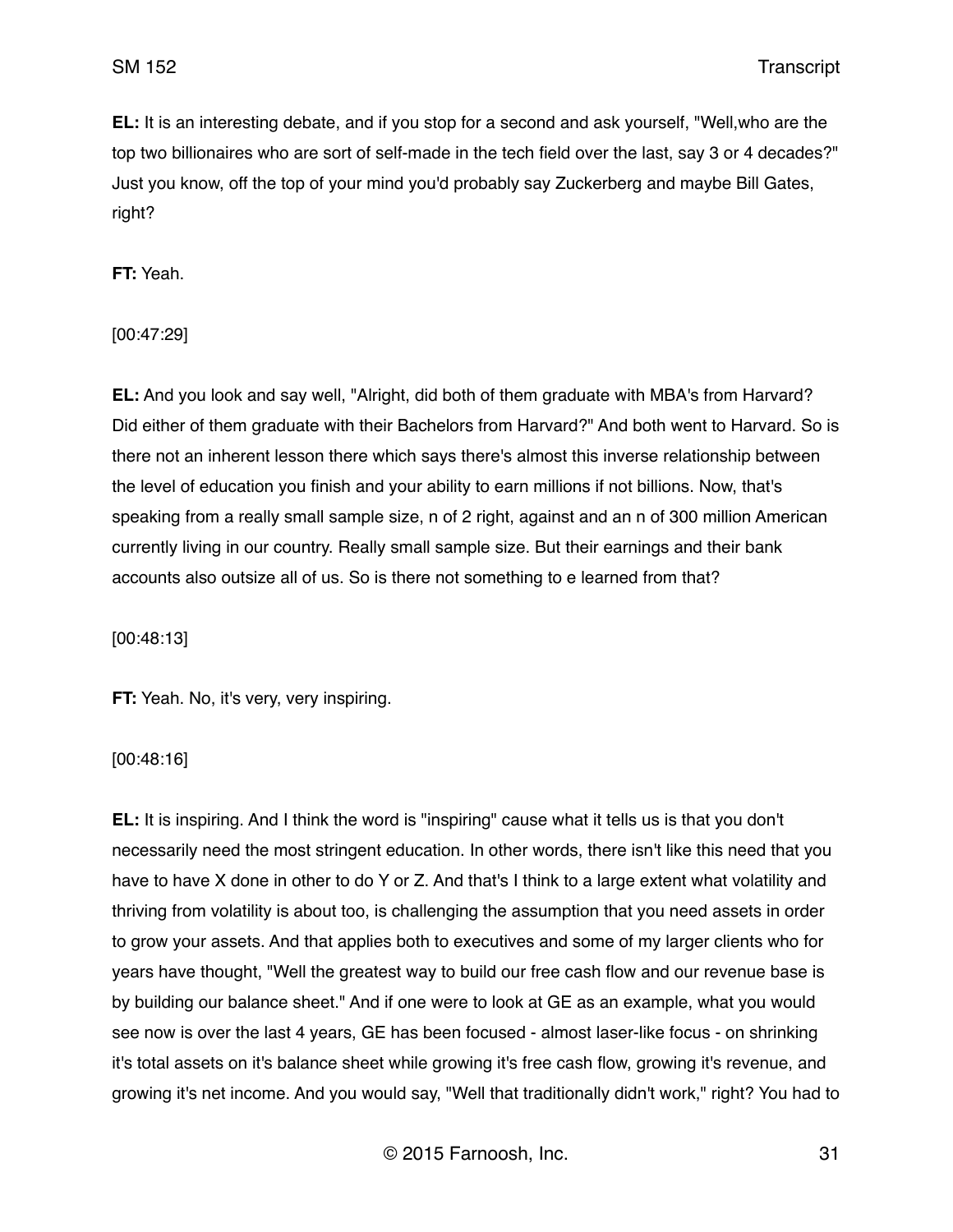have assets in order to grow your assets, and GE is going in the opposite direction. And I think that's one of those companies where although I don't love the industrial equipment sector and I certainly don't love the utilities sector that it supplies, that's a company that I still look at and say, "Well, over the course of 8, 10, 12 years, there may be some big changes that happen internally at that company and externally in it's environment that will help it benefit tremendously."

[00:49:39]

**FT:** Absolutely. Alright, we are almost wrapped her. I wanna know, when I donate money I like to give to \_\_\_\_\_\_ because \_\_\_\_\_\_.

[00:49:47]

**EL:** Well when I donate money I love to give to educational causes because it's the younger generation that ultimately is gonna determine the direction, not only of our country, but the ability to solve our most vexing challenges for our world.

[00:49:59]

**FT:** And I'm So Money because \_\_\_\_\_.

[00:50:02]

**EL:** [Laughs] Because I get to be on your show.

[00:50:05]

**FT:** Ah!

**EL:** No it's, I think it's in part humility. And I don't know if this has come across or not, but I truly believe that I am not only no greater than anybody else, but at best I'm normal. And I think that that true belief in self-deprication and in keeping sort of my ego in check and that I'm not better than anybody else, and in fact I might be sort of average or below average in some regards,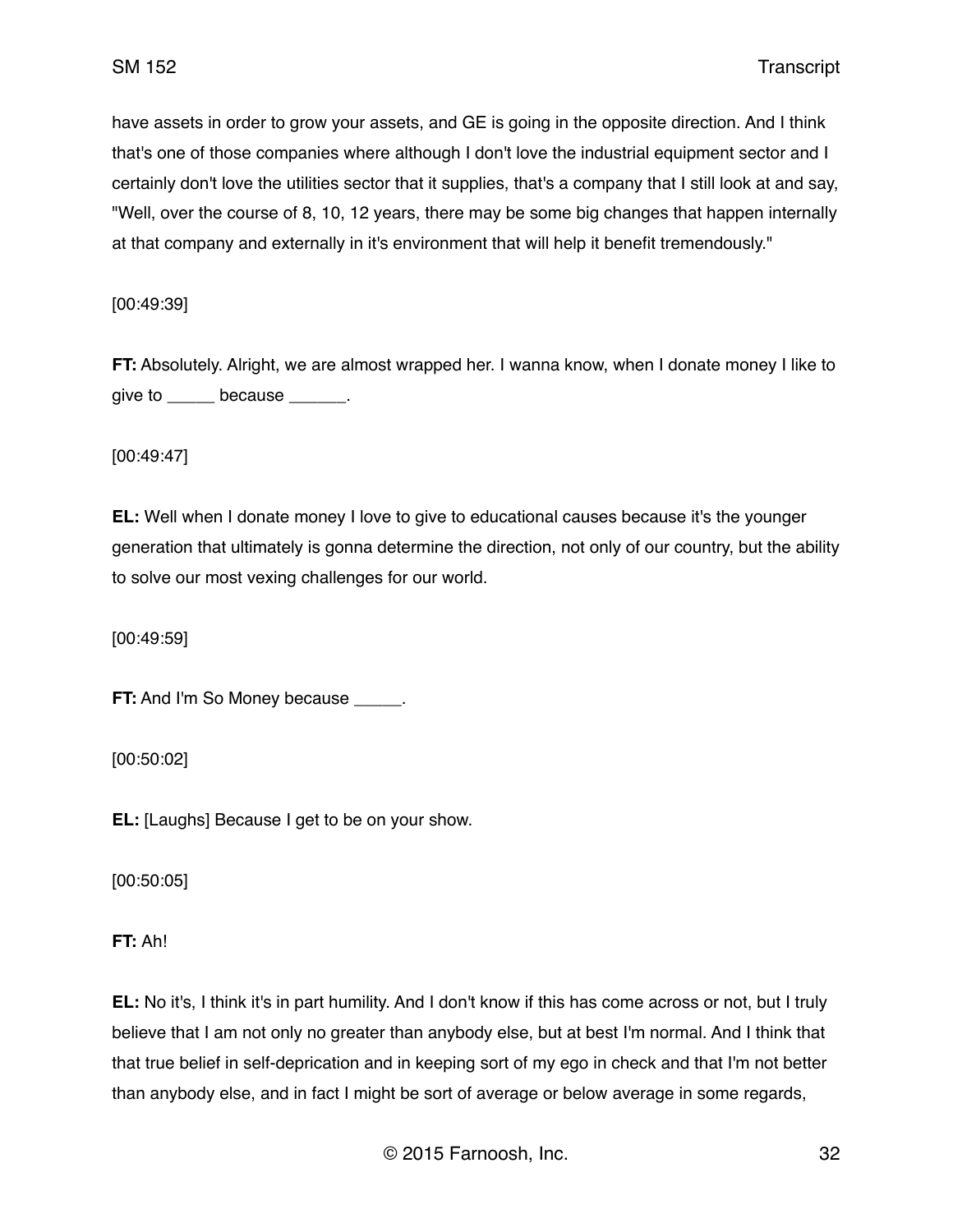helps me push harder. Which in turn makes me practice, practice, practice, which leads me to So Money success.

# [00:50:37]

**FT:** You know I will say that when looking at your resume, well not really your resume, but your bio and your background, it's very easy to assume that you're gonna be this very like "holier than thou" person. [Both laugh] Because you're very, very impressive. You know, that's really meant to be more of a compliment in some ways that there is like this expectation that you would be so, it would be almost hard to talk to you because you're not, your experiences are so impressive. But yes, talking to you just in this last 40 minutes has been so much fun. You've just been fun. I feel like I wanna go and have a beer with you and I think people you should listen to this episode again with a beer because I think it'll be all that much more enjoyable and maybe I'll just start doing that during the podcast. Maybe I should start drinking during the show. I know some podcast hosts who do that. I don't know. I think that's going too far.

[00:51:37]

**EL:** I think listeners can probably find the 2 or 3 podcasts I've appeared on where the hosts actually have done just that. And the questions weren't really intellectually challenging and just in English. Like, "Hey, I wanna know what that guy thinks about that," to "Did that host really just ask that? Oh my gosh! How many pints did he just go through?"

[00:51:58]

**FT:** Oh my gosh. Pints, plural!

[00:52:01]

**EL:** Pints. Like oh my gosh I sound British all of a sudden.

[00:52:04]